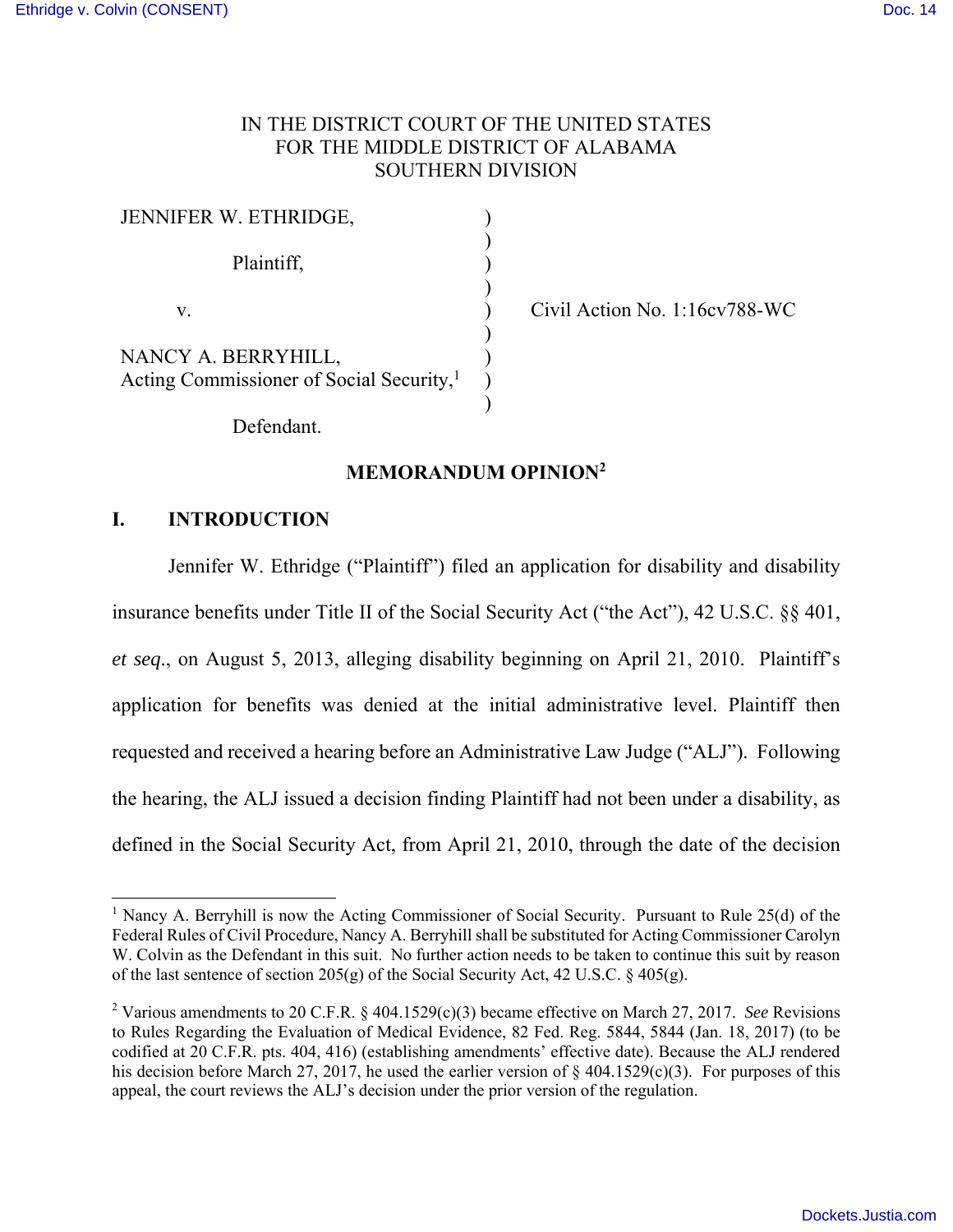on March 31, 2015. Plaintiff appealed to the Appeals Council on May 8, 2015. The Appeals Council denied review on July 25, 2016. Accordingly, the ALJ's decision consequently became the final decision of the Commissioner of Social Security ("Commissioner").<sup>3</sup> *See Chester v. Bowen*, 792 F.2d 129, 131 (11th Cir. 1986). The case is now before the court for review under 42 U.S.C. § 405(g). Pursuant to 28 U.S.C. § 636(c), both parties have consented to the conduct of all proceedings and entry of a final judgment by the undersigned United States Magistrate Judge. Pl.'s Consent to Jurisdiction (Doc. 12); Def.'s Consent to Jurisdiction (Doc. 13). Based on the court's review of the record and the briefs of the parties, the court AFFIRMS the decision of the Commissioner.

## **II. STANDARD OF REVIEW**

Under 42 U.S.C. § 423(d)(1)(A), a person is entitled to benefits when the person is

unable to

engage in any substantial gainful activity by reason of any medically determinable physical or mental impairment which can be expected to result in death or which has lasted or can be expected to last for a continuous period of not less than 12 months.

42 U.S.C. § 423(d)(1)(A).<sup>4</sup>

To make this determination, the Commissioner employs a five-step, sequential

evaluation process. *See* 20 C.F.R. §§ 404.1520, 416.920.

- (1) Is the person presently unemployed?
- (2) Is the person's impairment severe?

<sup>&</sup>lt;sup>3</sup> Pursuant to the Social Security Independence and Program Improvements Act of 1994, Pub. L. No. 103-296, 108 Stat. 1464, the functions of the Secretary of Health and Human Services with respect to Social Security matters were transferred to the Commissioner of Social Security.

<sup>&</sup>lt;sup>4</sup> A "physical or mental impairment" is one resulting from anatomical, physiological, or psychological abnormalities that are demonstrable by medically acceptable clinical and laboratory diagnostic techniques.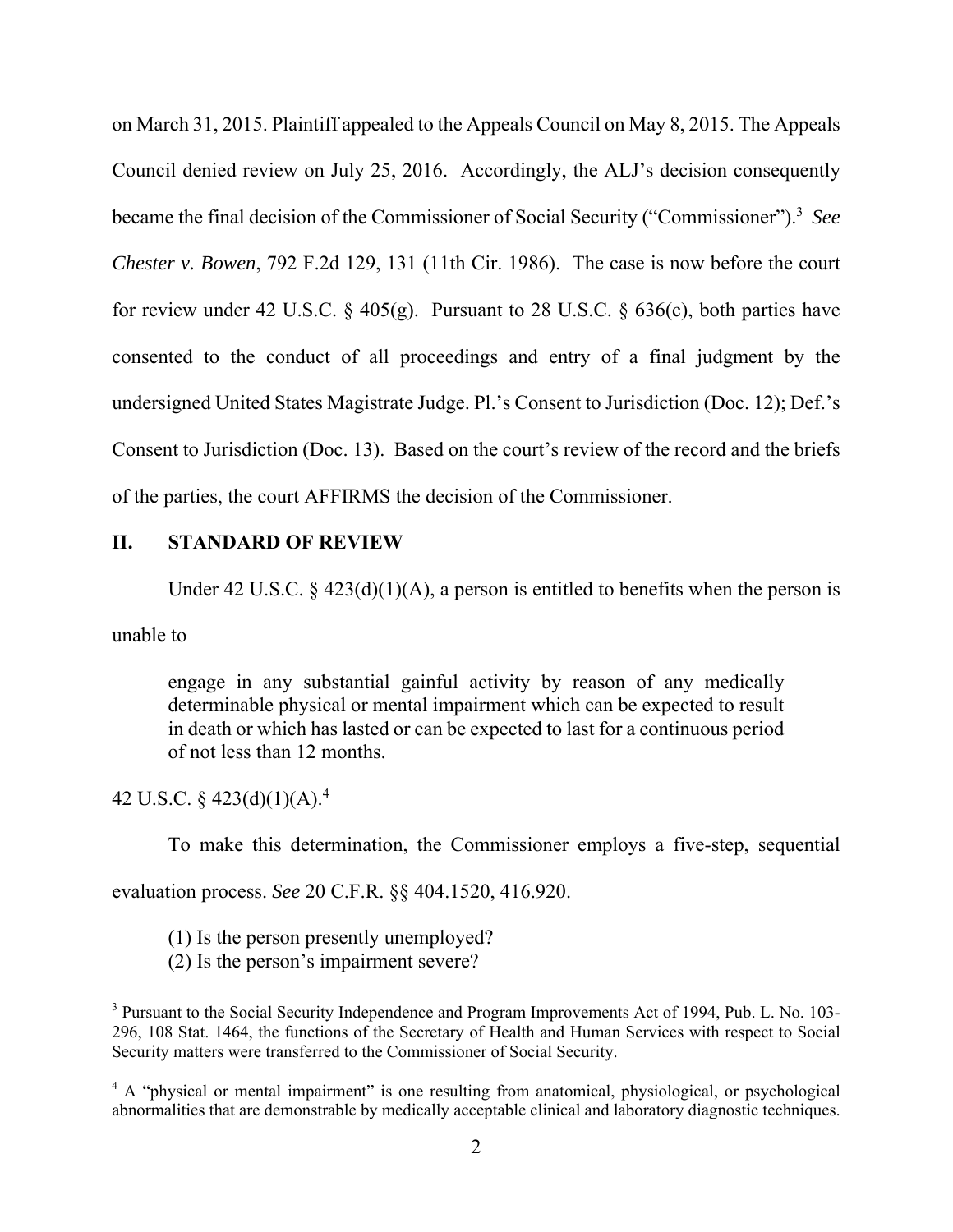(3) Does the person's impairment meet or equal one of the specific impairments set forth in 20 C.F.R. Pt. 404, Subpt. P, App. 1 [the Listing of Impairments]? (4) Is the person unable to perform his or her former occupation? (5) Is the person unable to perform any other work within the economy? An affirmative answer to any of the above questions leads either to the next question, or, on steps three and five, to a finding of disability. A negative answer to any question, other than step three, leads to a determination of "not disabled."

*McDaniel v. Bowen*, 800 F.2d 1026, 1030 (11th Cir. 1986).<sup>5</sup>

 $\overline{a}$ 

The burden of proof rests on a claimant through Step Four. *See Phillips v. Barnhart*, 357 F.3d 1232, 1237-39 (11th Cir. 2004). A claimant establishes a prima facie case of qualifying disability once they have carried the burden of proof from Step One through Step Four. At Step Five, the burden shifts to the Commissioner, who must then show there are a significant number of jobs in the national economy the claimant can perform. *Id.*

 To perform the fourth and fifth steps, the ALJ must determine the claimant's Residual Functional Capacity ("RFC"). *Id.* at 1238-39. The RFC is what the claimant is still able to do despite the claimant's impairments and is based on all relevant medical and other evidence. *Id.* It may contain both exertional and nonexertional limitations. *Id.* at 1242-43. At the fifth step, the ALJ considers the claimant's RFC, age, education, and work experience to determine if there are jobs available in the national economy the claimant

<sup>&</sup>lt;sup>5</sup> *McDaniel* is a supplemental security income (SSI) case. The same sequence applies to disability insurance benefits. Supplemental security income cases arising under Title XVI of the Social Security Act are appropriately cited as authority in Title II cases. *See, e.g., Ware v. Schweiker*, 651 F.2d 408, 412 (5th Cir. 1981); *Smith v. Comm'r of Soc. Sec.*, 486 F. App'x 874, 876 n.\* (11th Cir. 2012) ("The definition of disability and the test used to determine whether a person has a disability is the same for claims seeking disability insurance benefits or supplemental security income.").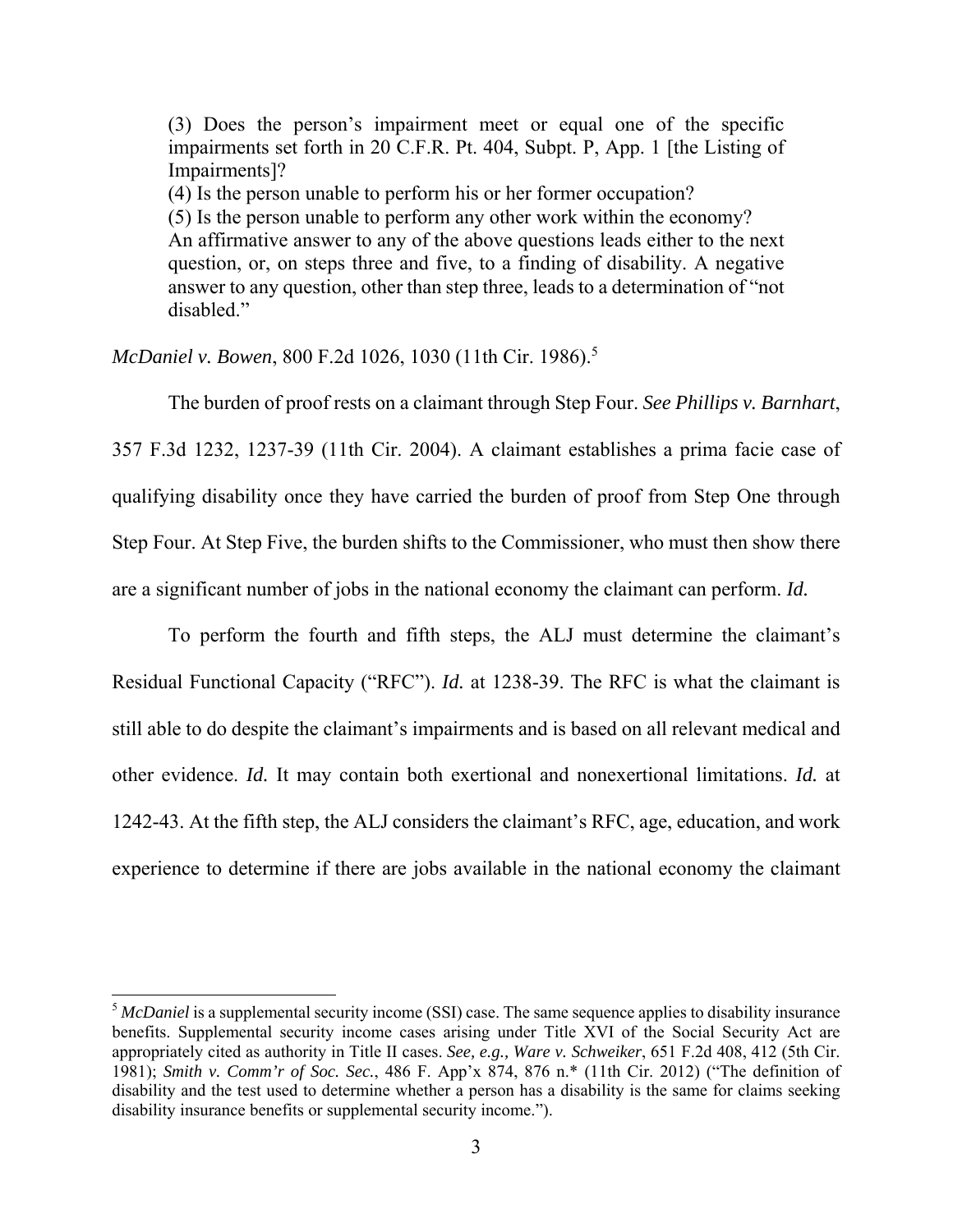can perform. *Id*. at 1239. To do this, the ALJ can either use the Medical Vocational Guidelines<sup>6</sup> ("grids") or call a vocational expert ("VE"). *Id.* at 1239-40.

The grids allow the ALJ to consider factors such as age, confinement to sedentary or light work, inability to speak English, educational deficiencies, and lack of job experience. Each factor can independently limit the number of jobs realistically available to an individual. *Id.* at 1240. Combinations of these factors yield a statutorily-required finding of "Disabled" or "Not Disabled." *Id.*

 The court's review of the Commissioner's decision is a limited one. This court must find the Commissioner's decision conclusive if it is supported by substantial evidence. 42 U.S.C. § 405(g); *Graham v. Apfel*, 129 F.3d 1420, 1422 (11th Cir. 1997). "Substantial evidence is more than a scintilla, but less than a preponderance. It is such relevant evidence as a reasonable person would accept as adequate to support a conclusion." *Richardson v. Perales*, 402 U.S. 389, 401 (1971); *see also Crawford v. Comm'r of Soc. Sec*., 363 F.3d 1155, 1158 (11th Cir. 2004) ("Even if the evidence preponderates against the Commissioner's findings, [a reviewing court] must affirm if the decision reached is supported by substantial evidence."). A reviewing court may not look only to those parts of the record which support the decision of the ALJ, but instead must view the record in its entirety and take account of evidence which detracts from the evidence relied on by the ALJ. *Hillsman v. Bowen*, 804 F.2d 1179 (11th Cir. 1986).

[The court must] . . . scrutinize the record in its entirety to determine the reasonableness of the [Commissioner's] . . . factual findings. . . . No similar presumption of validity attaches to the [Commissioner's] . . . legal

-

<sup>6</sup> *See* 20 C.F.R. pt. 404 Subpt. P, app. 2.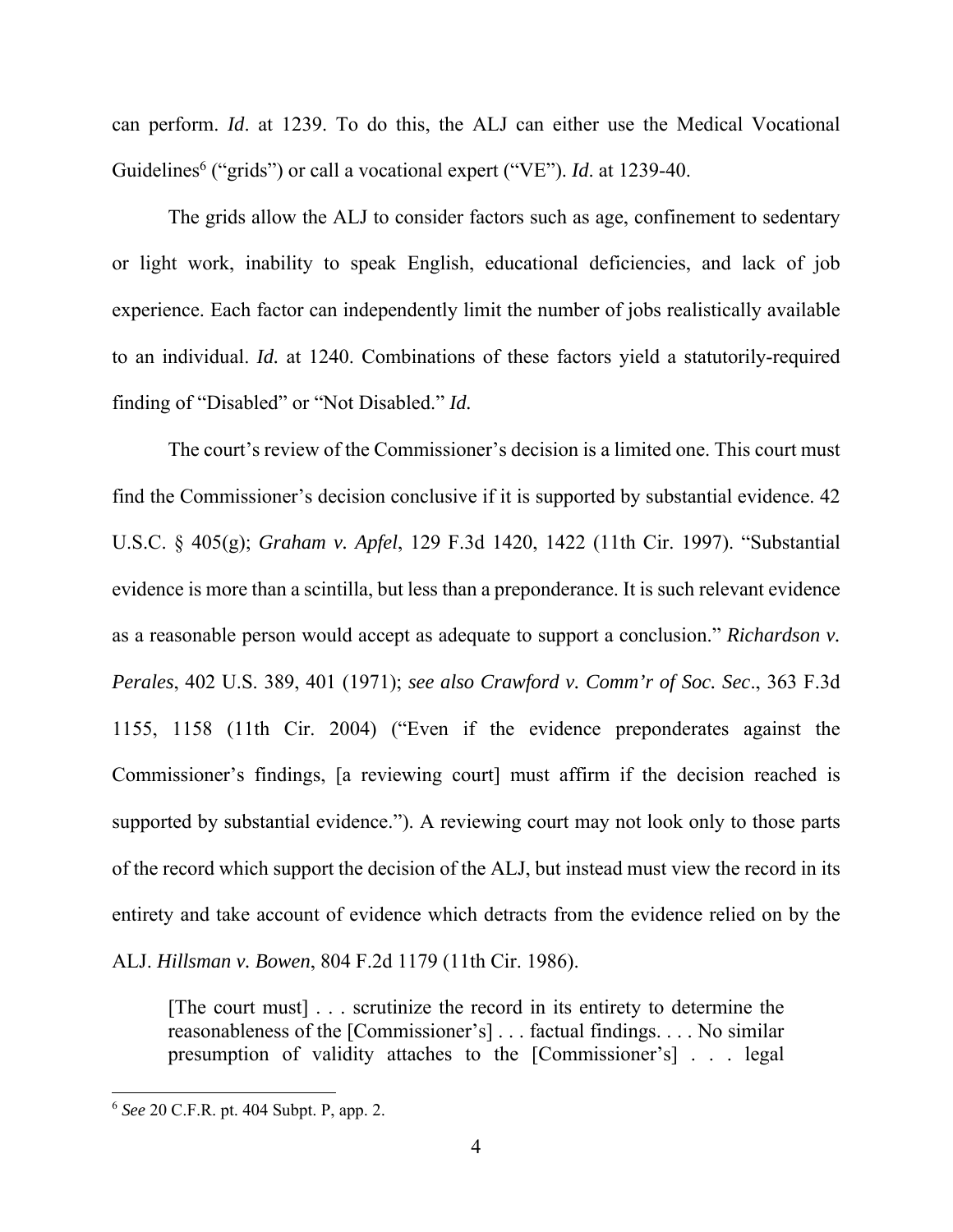conclusions, including determination of the proper standards to be applied in evaluating claims.

*Walker v. Bowen*, 826 F.2d 996, 999 (11th Cir. 1987).

## **III. ADMINISTRATIVE PROCEEDINGS**

Plaintiff was 42 years old on the date of the hearing before the ALJ, and had completed high school, with some college. Tr. 34-35. Following the administrative hearing, and employing the five-step process, the ALJ found at Step One that Plaintiff "has not engaged in substantial gainful activity since April 21, 2010, the alleged onset date." Tr. 14. At Step Two, the ALJ found that Plaintiff suffers from the following severe impairments: "degenerative disc diseases, fibromyalgia, asthma, migraine headaches, obesity and affective disorder[.]" Tr. 14. At Step Three, the ALJ found that Plaintiff "does not have an impairment or combination of impairments that meets or medically equals the severity of one of the impairments listed" in the Social Security Act. Tr. 15. Next, the ALJ articulated Plaintiff's RFC, stating that Plaintiff

has the residual functional capacity to perform light work as defined in 20 CFR 404.1567(b) except that the claimant can lift and/or carry 20 pounds occasionally and 10 pounds frequently; sit for six hours in an eight-hour workday; stand and/or walk for six hours in an eight-hour workday; and push and/or pull as much as she can lift and/or carry. She can occasionally climb ramps or stairs; never climb ladders or scaffolds; and occasionally balance, stoop, kneel, crouch, or crawl. The claimant can never be exposed to unprotected heights or moving mechanical parts. The claimant can occasionally be exposed to dust, fumes, gases, and pulmonary irritants and extreme cold. The claimant can perform simple, routine, repetitive tasks.

Tr. 17. Having consulted with a VE at the hearing, the ALJ concluded at Step Four that Plaintiff is "unable to perform any past relevant work[.]" Tr. 21. After consulting with the VE, the ALJ determined that "[c]onsidering the claimant's age, education, work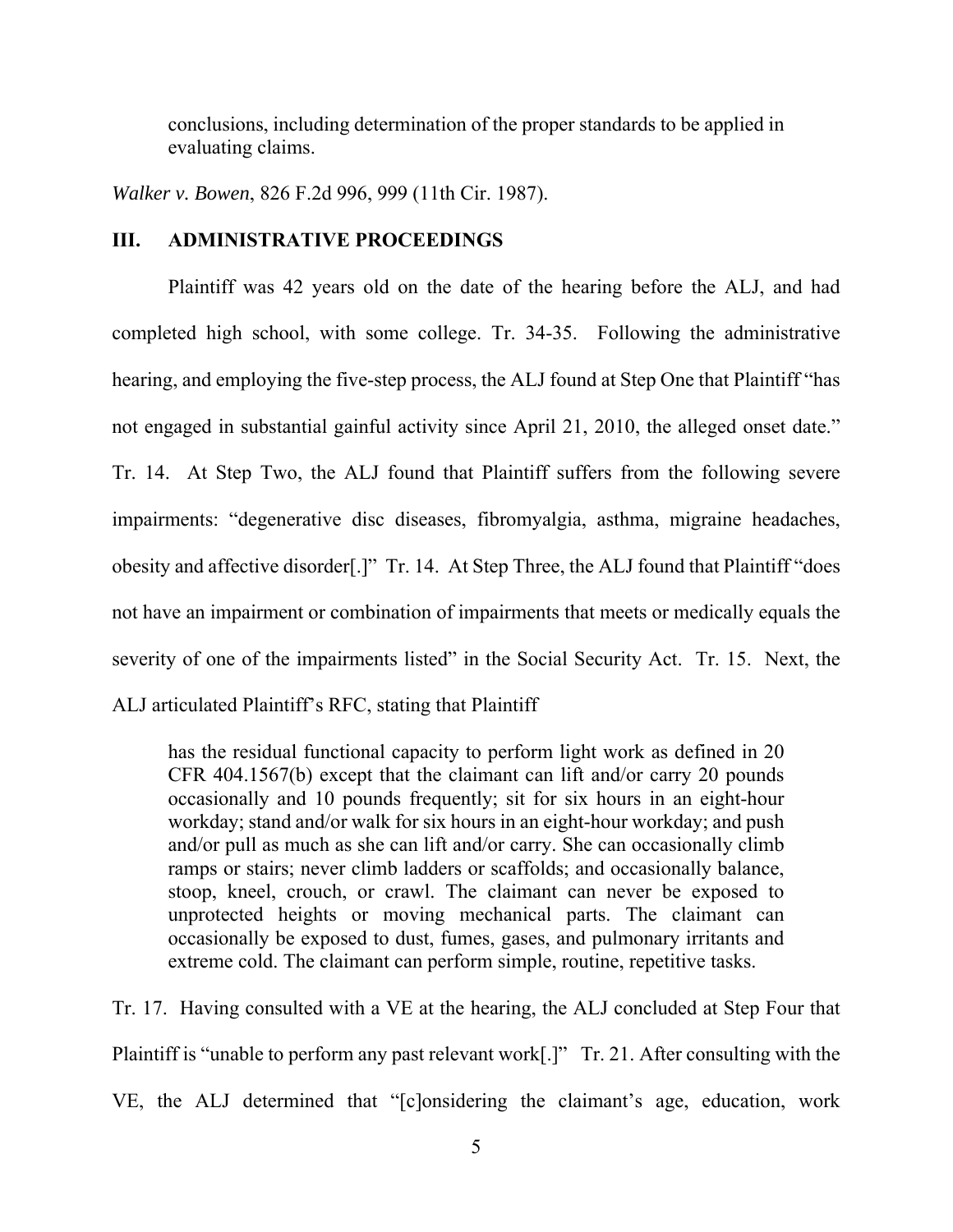experience, and residual functional capacity, there are jobs that exist in significant numbers in the national economy that the claimant can perform[.]" Tr. 22. Finally, at Step Five, and based upon the testimony of the VE, the ALJ determined that Plaintiff "has not been under a disability, as defined in the Social Security Act, from April 21, 2010, through the date of this decision[.]" Tr. 23.

### **IV. PLAINTIFF'S CLAIMS**

Plaintiff presents two issues for the court to consider in its review of the Commissioner's decision. First, Plaintiff argues "the ALJ erred by according little weight to [Plaintiff's] examining physicians and greater weight to non-examining physicians." Doc. 9 at 1. Second, Plaintiff argues "the ALJ's finding of [Plaintiff's] residual functional capacity (RFC) is not based on substantial evidence." *Id*.

### **V. DISCUSSION**

# **A. Whether the ALJ Erred in Affording Plaintiff's Examining Physicians Little Weight and Greater Weight to the Non-Examining Physicians.**

 "Medical opinions are statements from physicians and psychologists or other acceptable medical sources that reflect judgments about the nature and severity of [the claimant's] impairment(s), including [the claimant's] symptoms, diagnosis and prognosis, what [the claimant] can still do despite impairment(s), and [the claimant's] physical or mental restrictions." 20 C.F.R. §§ 404.1527(a)(2), 416.927(a)(2). Absent "good cause," an ALJ is to give the medical opinions of treating physicians "substantial or considerable weight." *Lewis v. Callahan*, 125 F.3d 1436, 1440 (11th Cir. 1997); *see also* 20 C.F.R. §§  $404.1527(d)(1)-(2)$ ,  $416.927(d)(1)-(2)$ . Good cause to discount a treating physician's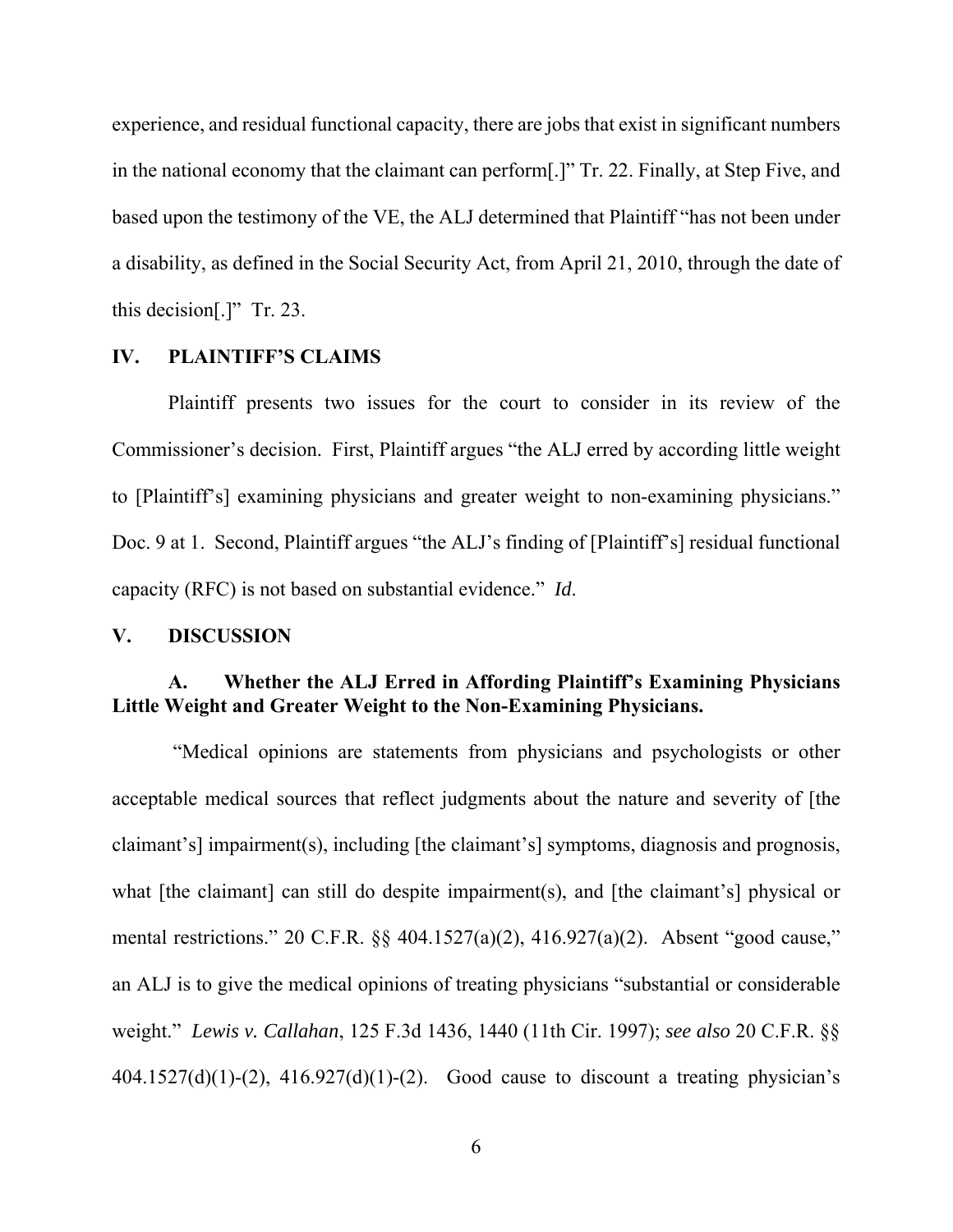opinion exists "when the: (1) treating physician's opinion was not bolstered by the evidence; (2) evidence supported a contrary finding; or (3) treating physician's opinion was conclusory or inconsistent with the doctor's own medical records." *Phillips v. Barnhart*, 357 F.3d 1232, 1241 (11th Cir. 2004). With good cause, an ALJ may disregard a treating physician's opinion, but he "must clearly articulate [the] reasons" for doing so. *Id.* at 1240–41. The Eleventh Circuit has emphasized that courts "will not second guess the ALJ about the weight the treating physician's opinion deserves so long as he articulates a specific justification for it." *Hunter v. Soc. Sec. Admin., Comm'r*, 808 F.3d 818, 823 (11th Cir. 2015) (citing *Moore*, 405 F.3d at 1212).

Unless a treating source's medical opinion is afforded controlling weight, the Commissioner will consider all of the following factors in deciding the weight we give to any medical opinion.

- (1) Examining relationship. Generally, more weight is given to the medical opinion of a source who has examined a claimant than to the medical opinion of a medical source who has not examined the claimant.
- (2) Treatment relationship. Generally, more weight is given to medical opinions from a claimant's treating sources, since those sources are likely to be the medical professionals most able to provide a detailed, longitudinal picture of a claimant's medical impairment(s) and may bring a unique perspective to the medical evidence that cannot be obtained from the objective medical findings alone or from reports of individual examinations, such as consultative examinations or brief hospitalizations. If a treating source's medical opinion on the issue(s) of the nature and severity of a claimant's impairment(s) is well-supported by medically acceptable clinical and laboratory diagnostic techniques and is not inconsistent with the other substantial evidence in the claimant's case record, it will be given controlling weight. When a treating source is not given controlling weight, the Commissioner must apply the factors below in assigning a particular weight to the opinion of the treating source.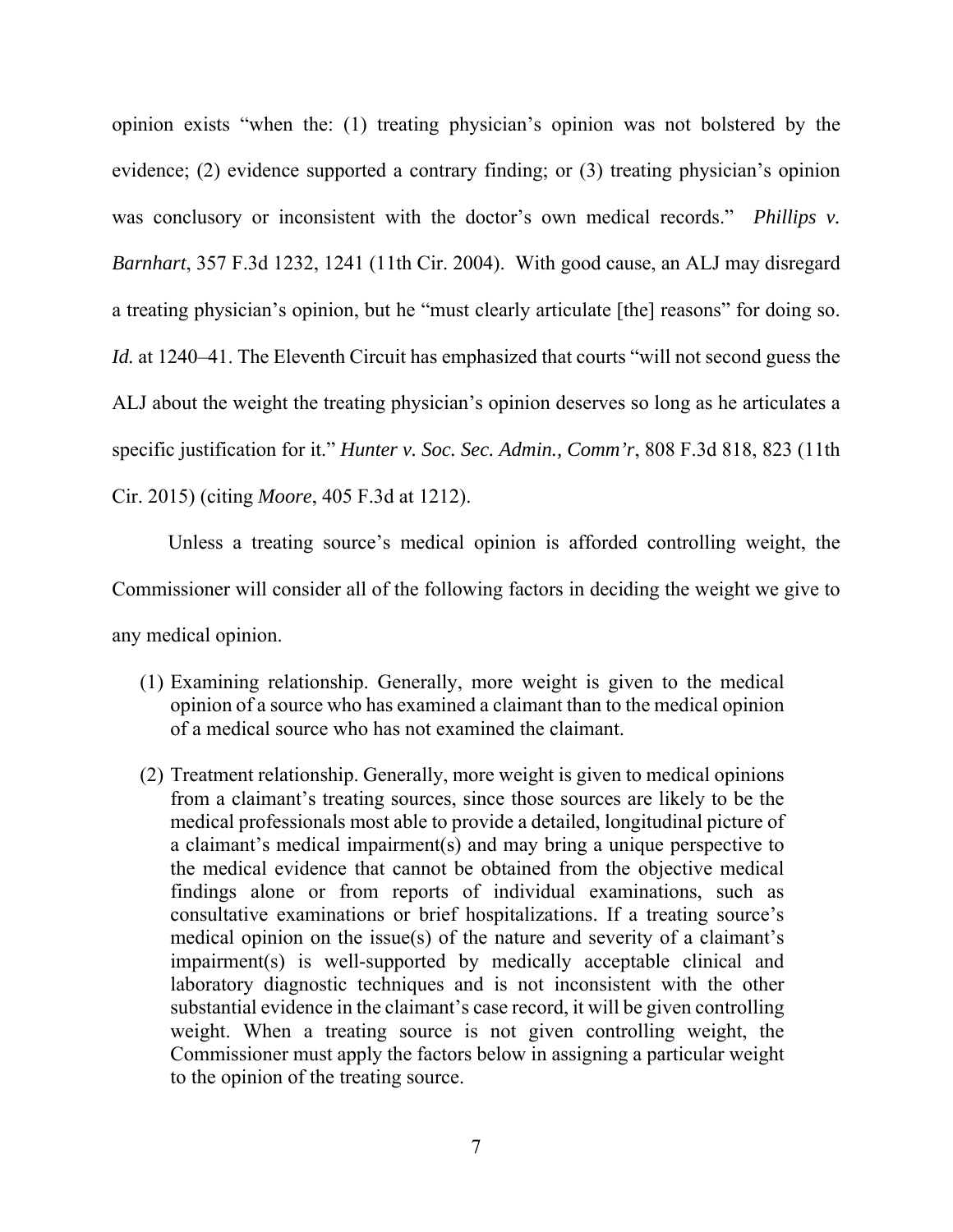- (i) Length of the treatment relationship and the frequency of examination. Generally, the longer a treating source has treated a claimant and the more times the claimant has been seen by a treating source, the more weight will be given to the source's medical opinion.
- (ii) Nature and extent of the treatment relationship. Generally, the more knowledge a treating source has about a claimant's impairment(s) the more weight will be given to the source's medical opinion.
- (3) Supportability. The more a medical source presents relevant evidence to support a medical opinion, particularly medical signs and laboratory findings, the more weight that opinion will be given.
- (4) Consistency. Generally, the more consistent a medical opinion is with the record as a whole, the more weight it will be given.
- (5) Specialization. The Commissioner generally gives more weight to the medical opinion of a specialist about medical issues related to his or her area of specialty than to the medical opinion of a source who is not a specialist.
- (6) Other factors. When considering how much weight to give to a medical opinion, the Commissioner will also consider any factors the claimant or others bring to the Commissioner's attention, or of which the Commissioner is aware, which tend to support or contradict the medical opinion.

20 C.F.R. § 404.1527(c).

With regards to the ALJ's consideration of non-examining physicians, then,

[r]egulations require that an ALJ consider the opinions of nonexamining physicians, including state agency [medical] consultants. 20 C.F.R. § 404.1527(f). The weight due to a non-examining physician's opinion depends, among other things, on the extent to which it is supported by clinical findings and is consistent with other evidence. *See id.* § 404.1527(d)(3)–(4); *see also Crawford v. Comm'r of Soc. Sec.,* 363 F.3d 1155, 1158, 1160 (11th Cir. 2004) (holding that the ALJ did not err in relying on a consulting physician's opinion where it was consistent with the medical evidence and findings of the examining physician). Generally, the more consistent a physician's opinion is with the record as a whole, the more weight an ALJ should place on that opinion. 20 C.F.R.  $\S$  404.1527(d)(4).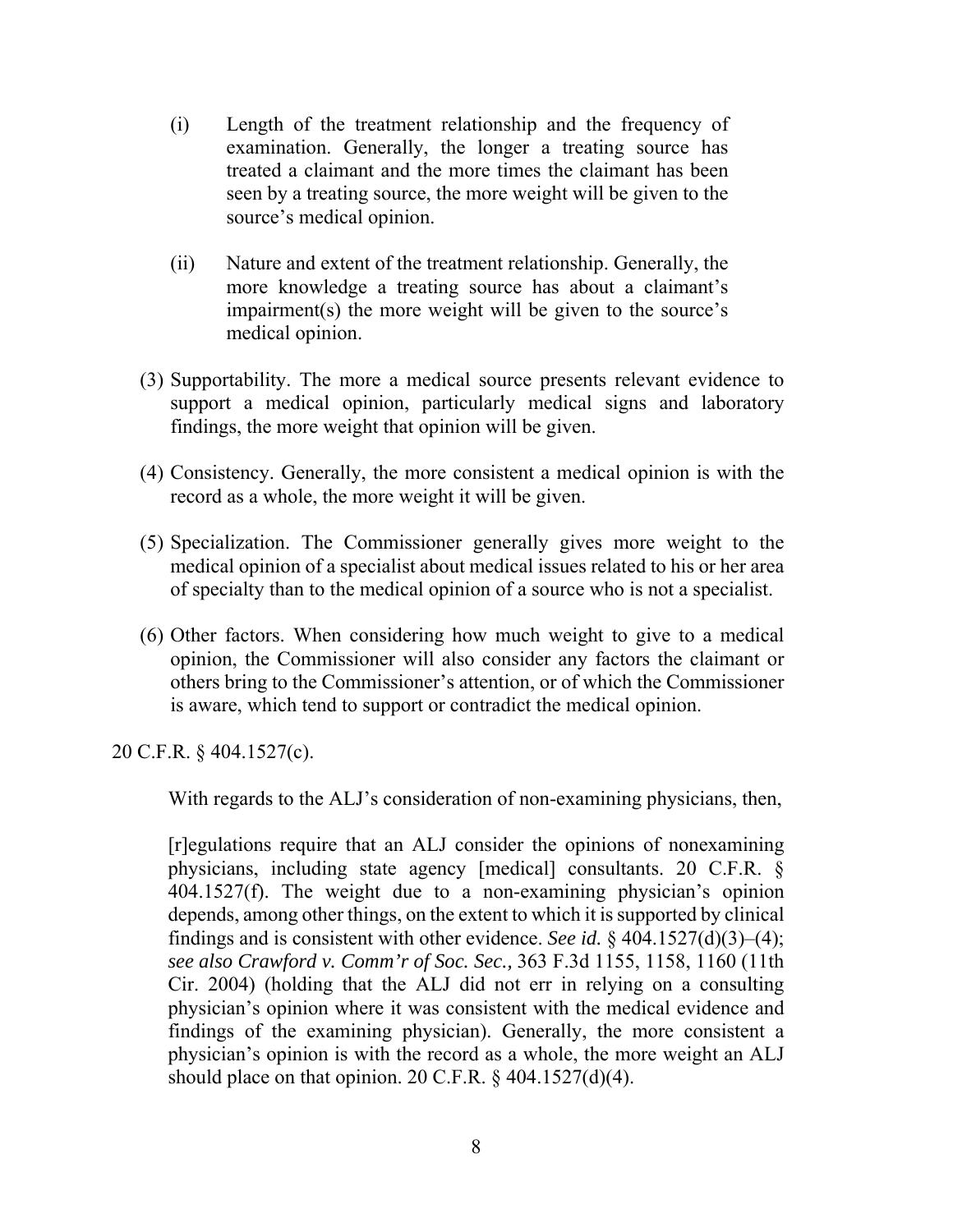*Jarrett v. Comm'r of Soc. Sec.*, 422 F. App'x 869, 873 (11th Cir. 2011).<sup>7</sup>

If an ALJ has shown good cause to reject the opinion of a treating or examining physician, the ALJ may then properly rely on the opinion of a non-examining medical source if it is consistent with the objective evidence of record. *See Flowers v. Comm'r of Soc. Sec.*, 441 F. App'x 735, 743 (11th Cir. Sept. 30, 2011) (per curiam) (unpublished) ("In sum, because the ALJ articulated good cause for discounting the opinions of Flowers's treating and examining doctors and because the consulting doctor's opinion was consistent with the medical record, including the treating and examining doctors's [sic] own clinical findings, the ALJ did not err in giving more weight to the consulting doctor's opinion."); *Davis v. Astrue,* Civil Action No. 2:08CV631–SRW, 2010 WL 1381004, at \*5 (M.D. Ala. Mar. 31, 2010) (holding that "the ALJ properly assigned 'great weight' to the opinion a non-examining physician because that opinion was supported by and consistent with the record as a whole[,] unlike the opinion of plaintiff's treating sources"); *Lewis v. Astrue*, (S.D. Ala. Nov. 20, 2012) ("[W]here the ALJ has discounted the opinion of an examining source properly, the ALJ may rely on the contrary opinions of non-examining sources); *Wainright v. Comm'r of Soc. Sec. Admin.,* No. 06–15638, 2007 WL 708971, at \*10 (11th Cir. Mar. 9, 2007) (per curiam) (holding that the ALJ properly assigned substantial weight to non-examining sources when he rejected examining psychologist's opinion, clearly articulated his reasons for doing so, and the decision was supported by substantial evidence); *Osborn v. Barnhart,* 194 F. App'x 654, 667 (11th Cir. Aug. 24, 2006) (per

-

<sup>7</sup> Though 20 C.F.R. § 404.1527 has been amended since *Jarrett* was issued, the amendments have not affected *Jarrett*'s substantive application of that regulation.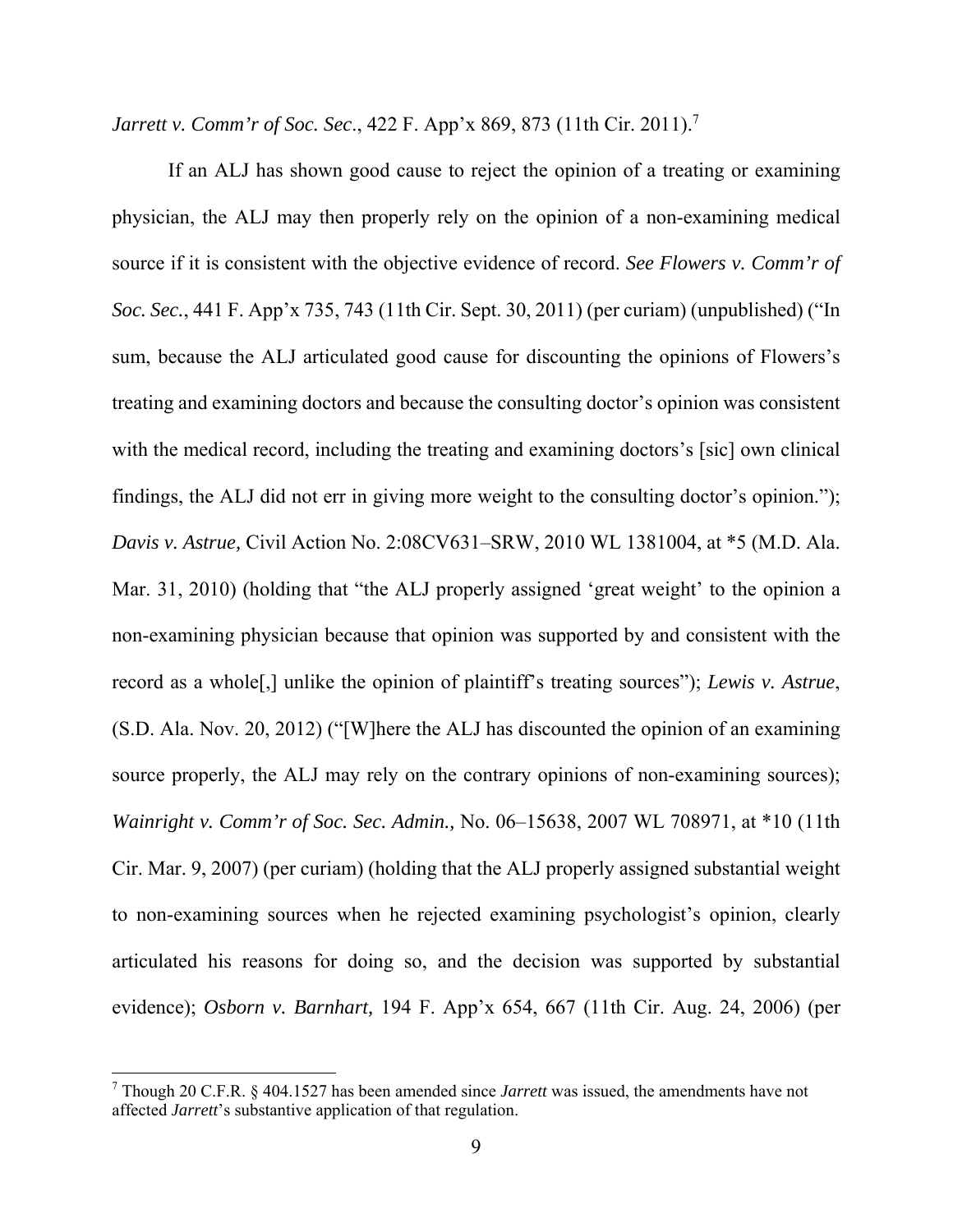curiam) (holding that it was proper for the ALJ to give more weight to the non-examining physician and only minimal weight to the treating physician because the treating physician's opinion was not supported by objective medical evidence); *see also* SSR 96- 6P (S.S.A. July 2, 1996) ("[T]he opinions of State agency medical and psychological consultants and other program physicians and psychologists can be given weight only insofar as they are supported by evidence in the case record, considering such factors as the supportability of the opinion in the evidence including any evidence received at the administrative law judge and Appeals Council levels that was not before the State agency, the consistency of the opinion with the record as a whole, including other medical opinions, and any explanation for the opinion provided by the State agency medical or psychological consultant or other program physician or psychologist. The adjudicator must also consider all other factors that could have a bearing on the weight to which an opinion is entitled, including any specialization of the State agency medical or psychological consultant. [ ]In appropriate circumstances, opinions from State agency medical and psychological consultants and other program physicians and psychologists may be entitled to greater weight than the opinions of treating or examining sources.").

Here, Plaintiff argues the ALJ committed reversible error by giving little weight to the opinions of Plaintiff's treating physicians, and greater weight to a non-examining, reviewing physician, and a consultative physician. Particularly, Plaintiff challenges the ALJ's rejection of the opinions of her treating physicians—Dr. Richard Bendinger and Dr. David Ghostley—and the significant weight afforded to the state agency non-examining and consultative physicians—Dr. Richard Whitney and Dr. Arnold Mindingall. As best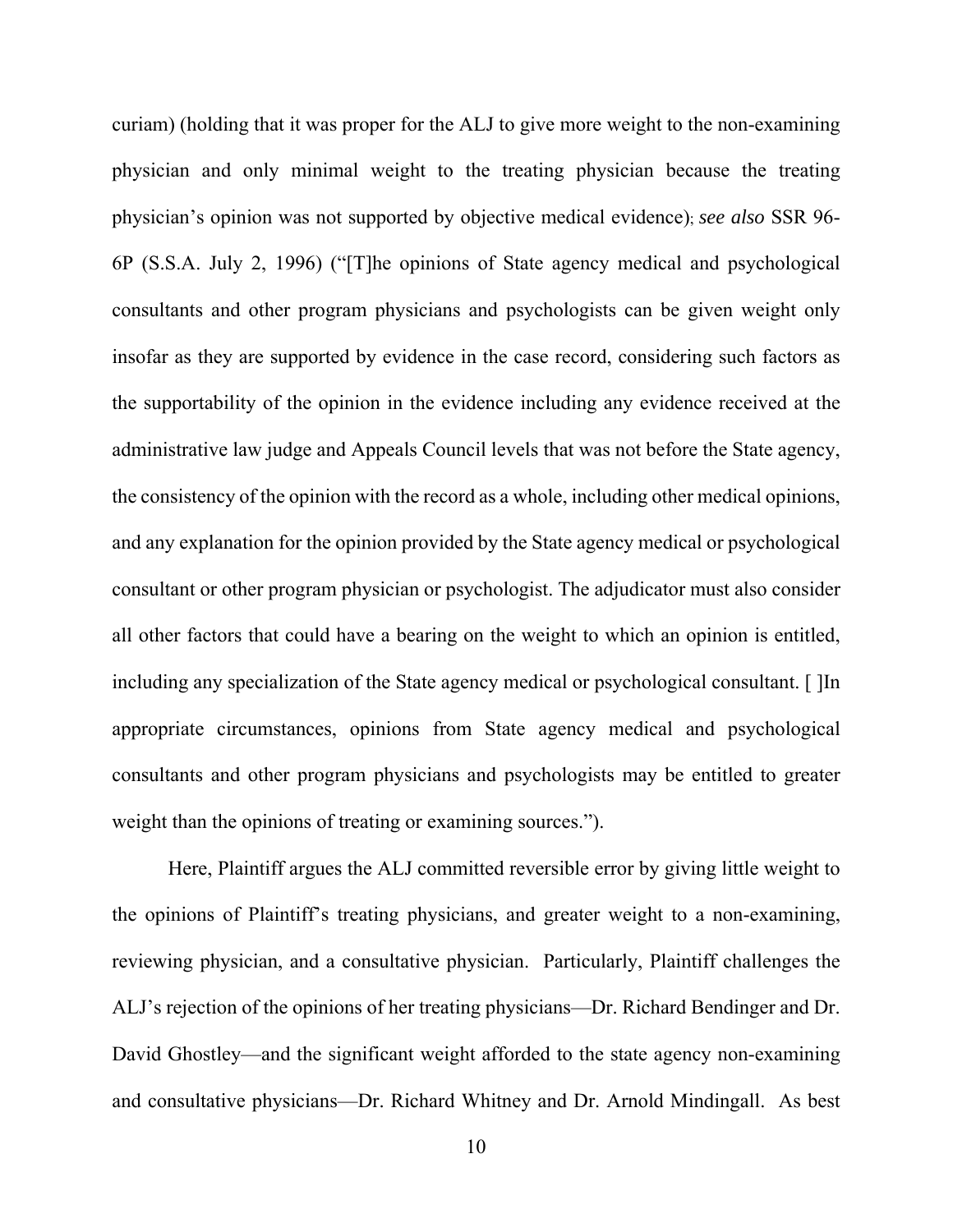the undersigned can tell, she raises two specific arguments. First, relying upon *Lamb v. Bowen,* 847 F.2d 698 (11th Cir. 1986), Plaintiff argues that the opinions of non-examining physicians are entitled to little weight when they are contrary to those of the examining physician. Thus, Plaintiff asserts the ALJ erred when affording Dr. Whitney significant weight and Dr. Bendinger little weight because the opinion of Dr. Whitney was contrary to that of Dr. Bendinger. Second, relying upon *Johnson v. Barnhart*, 138 F. App'x 266 (11th Cir. 2005), Plaintiff argues that the ALJ had an affirmative duty to further develop the record after she rejected the opinions of Plaintiff's treating physicians. Thus, Plaintiff asserts the ALJ erred by relying upon the opinions of the non-examining physicians to determine whether Plaintiff is disabled.

### *Dr. Bendinger's Opinion*

On December 10, 2014, Dr. Bendinger, Plaintiff's treating physician, completed a Medical Source Statement ("MSS") in which he opined that Plaintiff could lift five pounds occasionally, one pound frequently, and could sit, stand, and/or walk for one hour during an eight-hour workday. Tr. 578. He also opined that Plaintiff would require at least a onehour break in addition to a morning, lunch, and afternoon break. Tr. 578. He concluded that Plaintiff could rarely push and pull, climb and balance, bend and stoop, or reach, but could occasionally perform manipulations, such as grasping, twisting, and handling. Tr. 578. He found Plaintiff rarely able to operate a motor vehicle or work with or around hazardous machinery, and noted that she should not be exposed to dust, fumes, gases, extreme temperatures, humidity, or other pollutants because of her asthma. Tr. 578. Dr.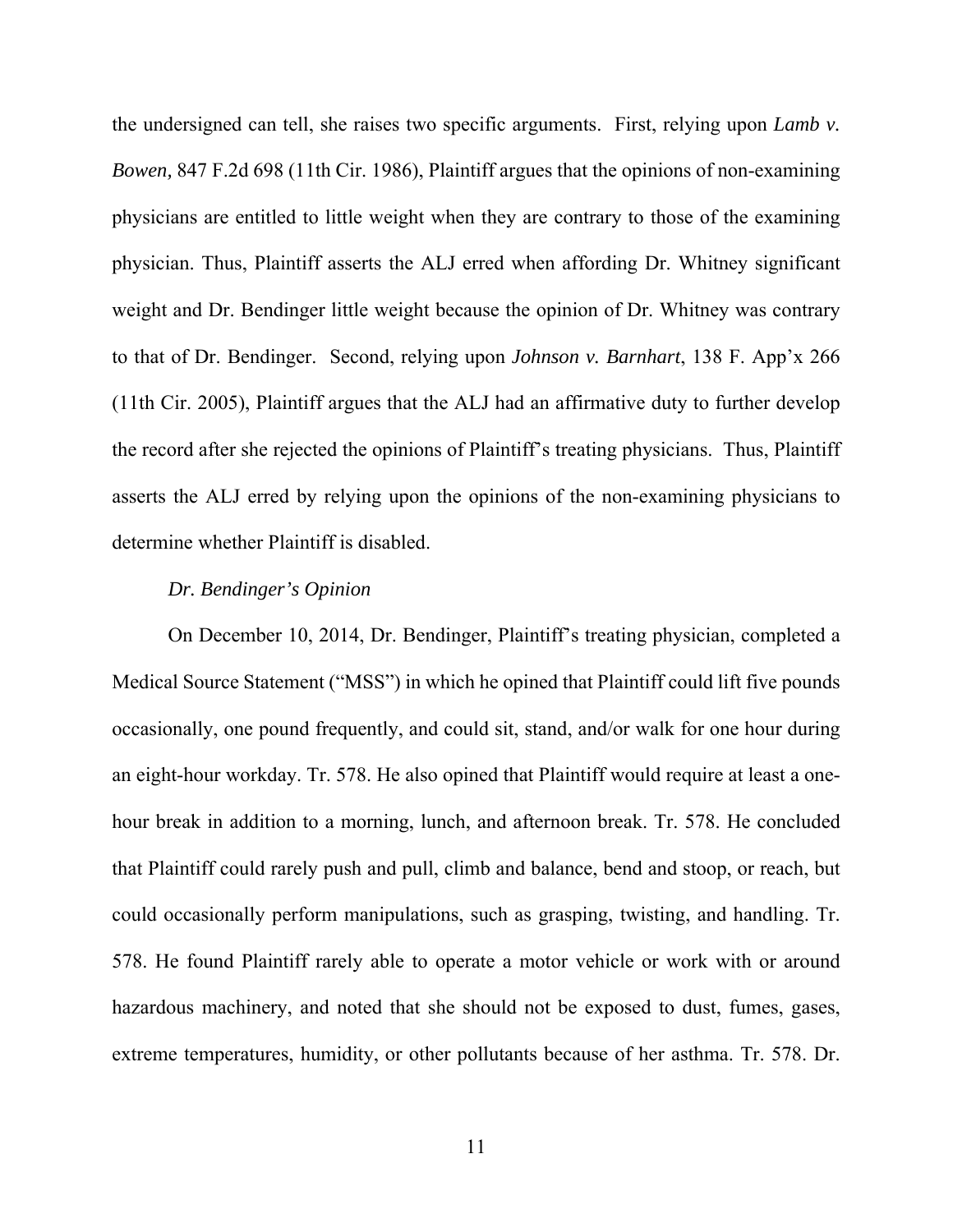Bendinger opined that Plaintiff would be absent more than four days per month due to chronic back pain as a result of degenerative disc disease. Tr. 579.

The ALJ afforded Dr. Bendinger's opinion "little weight." Tr. 20. In so doing, the ALJ provided the following reasoning:

Dr. Bendinger's opinions are largely inconsistent with the medical evidence of record as a whole. Although the claimant has been treated for the impairments to which he referred in his statement, physical examinations and laboratory findings do not support the extreme limitations that he described.

Tr. 20.

#### *Dr. Whitney's Opinion*

In contrast, the ALJ afforded "significant weight" to the opinions of the state-agency medical consultant, Dr. Whitney. Tr. 20. Dr. Whitney, a non-examining physician, opined that Plaintiff could lift and/or carry twenty pounds occasionally and ten pounds frequently; could sit, stand and/or walk for six hours in an eight-hour workday; and could push and/or pull an unlimited amount. Tr. 70. He noted that Plaintiff could never climb ladders, ropes, or scaffolds, but could occasionally climb ramps and stairs. Tr. 70. He further noted that Plaintiff could occasionally balance, stoop, kneel, crouch, and crawl. Tr. 70. He opined that Plaintiff should avoid concentrated exposure to extreme cold and fumes, odors, dust and other irritants, and avoid all exposure to hazards. Tr. 71.

In affording the opinion of Dr. Whitney significant weight, the ALJ provided the following reasoning: "Dr. Whitney's opinion is consistent with the mild laboratory findings and the consultative examination. Evidence submitted after Dr. Whitney's review of the medical record further supports his opinions." Tr. 20.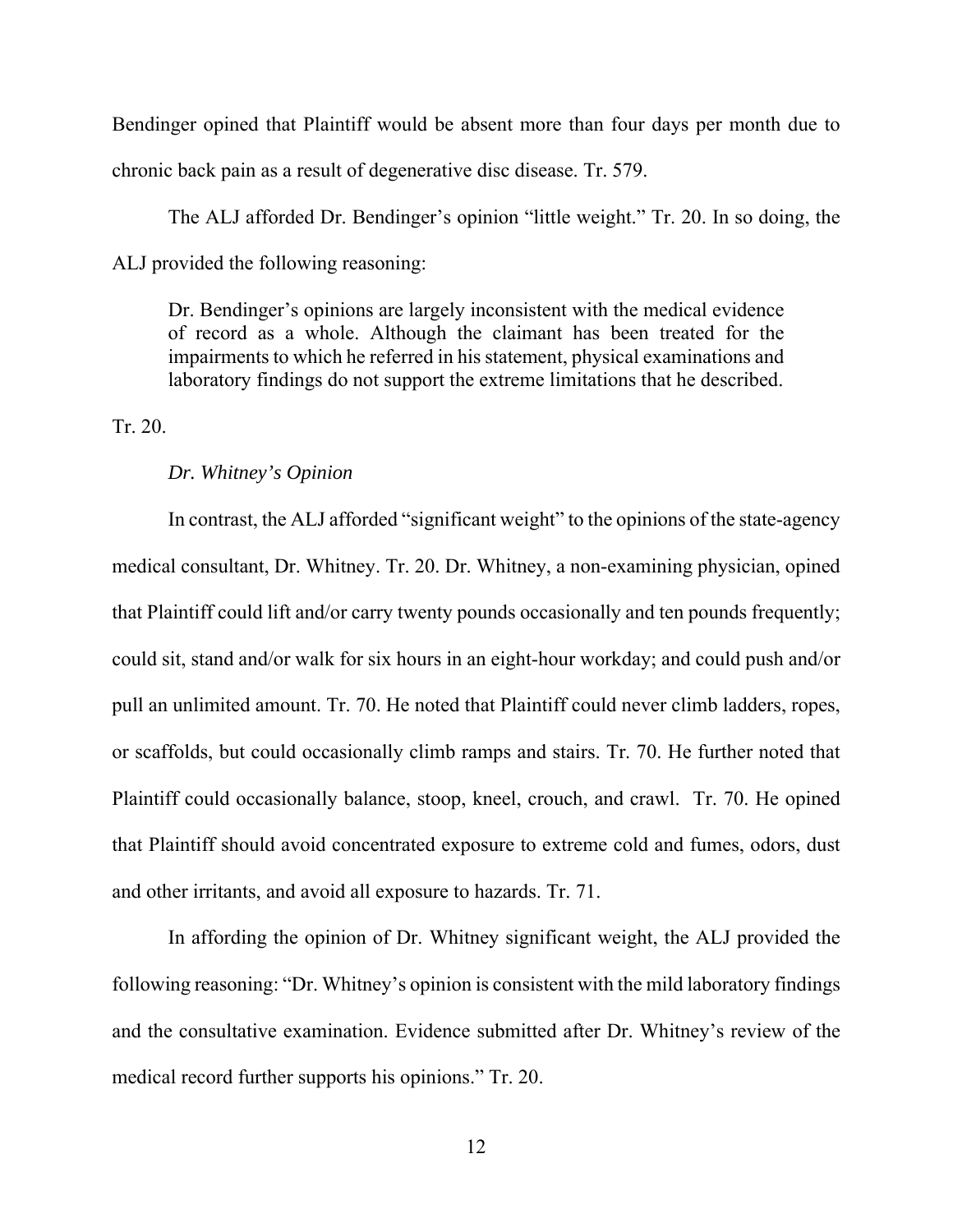*Whether the ALJ had Good Cause to Discount the Opinion of Dr. Bendinger* 

First, the undersigned turns to whether the ALJ provided good cause to afford the opinion of Dr. Bendinger less than significant weight. Prior to engaging in this discussion, however, the undersigned notes that Plaintiff does not specifically argue that the ALJ did not have good cause to discount Dr. Bendinger's opinion, nor does she point to any particular error in the ALJ's assessment of Dr. Bendinger's opinion. Nonetheless, to the extent that such an argument is naturally inherent within Plaintiff's generalized argument that the ALJ erred by affording little weight to Dr. Bendinger and more weight to Dr. Whitney, the undersigned will address the issue.

As noted previously, an ALJ must give the opinion of a treating physician "substantial or considerable weight unless good cause is shown to the contrary." *Phillips*, 357 F.3d at 1240. "Good cause exists 'when the: (1) treating physician's opinion was not bolstered by the evidence; (2) evidence supported a contrary finding; or (3) treating physician's opinion was conclusory or inconsistent with the doctor's own medical records.'" *Winschel,* 631 F.3d at 1178–79 (quoting *Phillips,* 357 F.3d at 1240–41). Here, the ALJ discounted Dr. Bendinger's opinion and afforded it little weight because it was "largely inconsistent with the medical evidence of record as a whole," and the extreme limitations he described for Plaintiff are not supported by physical examinations and laboratory findings. Tr. 20. This justification falls within the category of good cause required to discount the opinion of a treating physician. *See Winschel*, 631 F.3d at 1178- 79 (noting that good cause exists to discount a treating physician's opinion when the opinion is not bolstered by the evidence or when evidence in the record supports a contrary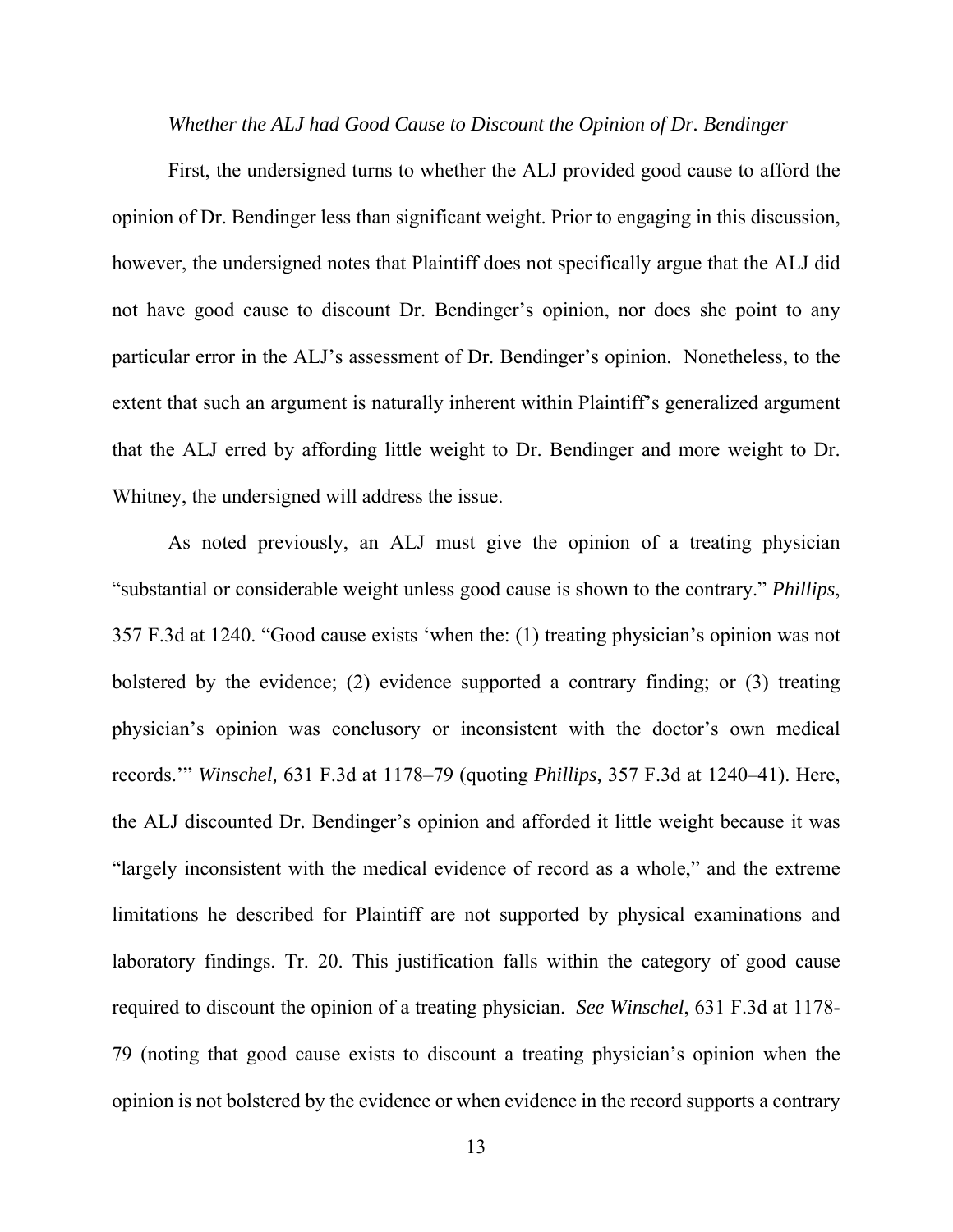finding). And, as the Eleventh Circuit has reminded courts not to second guess the ALJ's discount of a physician's opinion so long as the ALJ provides proper reasoning for such a discount, *see Hunter*, 808 F.3d at 823, the undersigned's inquiry must end with the conclusion that the ALJ provided proper justification for discounting the opinion of Dr. Bendinger, particularly considering Plaintiff has provided no specific argument as to why the discount was in error.<sup>8</sup> Accordingly, the undersigned finds that the ALJ articulated good cause to afford Dr. Bendinger's opinion little weight.

### *Whether the ALJ Properly Afforded the Opinion of Dr. Whitney Significant Weight*

Because the undersigned concludes that the opinion of Dr. Bendinger was properly discounted by the ALJ, the ALJ could properly afford the opinion of Dr. Whitney, a nonexamining physician, significant weight so long as the reports of Dr. Whitney do not contradict the objective medical evidence in the record. *See Flowers*, 441 F. App'x at 743.

In reaching his opinion, Dr. Whitney relied upon the findings of Dr. Richard Meadows, a physician who performed a consultative physical examination of Plaintiff in 2013. Tr. 65. Dr. Meadows noted that Plaintiff's lungs were clear to auscultation bilaterally, her back was tender to palpation over the lumbar-sacral spine and the sacroiliac joints. Tr. 65. He noted that Plaintiff had pain with range of motion of the left hip; that Plaintiff had full range of motion of the upper and lower extremities bilaterally, although

1

<sup>&</sup>lt;sup>8</sup> Plaintiff has not argued that the ALJ was incorrect when she stated that Dr. Bendinger's opinions are largely inconsistent with the medical evidence of record as a whole, nor has she pointed the court to evidence within the record that bolsters Dr. Bendinger's opinion. Similarly, Plaintiff has not argued that the ALJ was incorrect when she stated that the physical examinations and laboratory findings do not support the extreme limitations that Dr. Bendinger described for Plaintiff, nor has she pointed the court to any medical evidence within the record to support the limitations prescribed by Dr. Bendinger. An independent review of the medical evidence and the record does not suggest otherwise.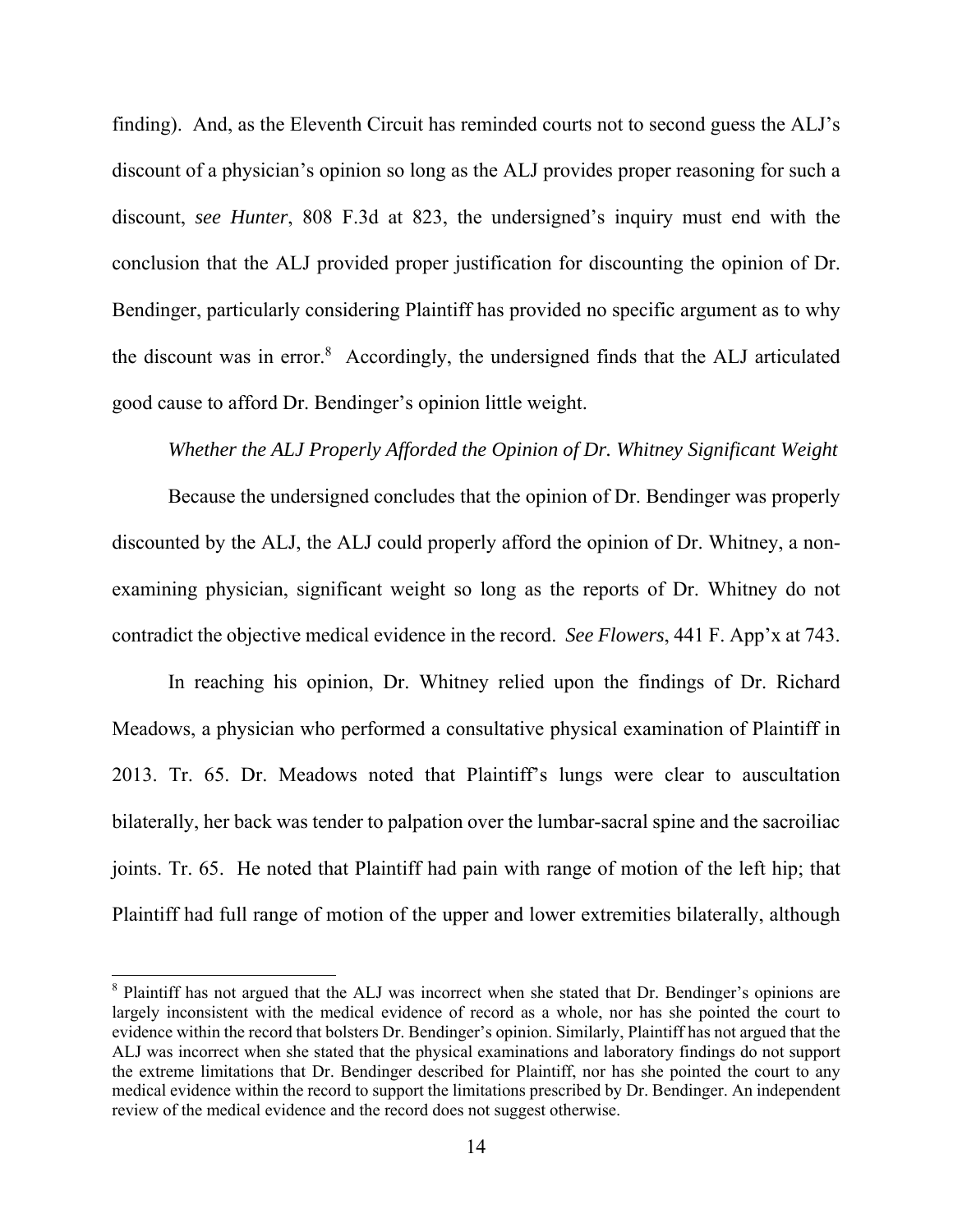she had some pain with rotation of both shoulders; and that Plaintiff's muscle strength was 5/5 bilaterally. Tr. 65. Dr. Meadows found Plaintiff to have decreased deep tendon reflexes bilaterally, and a positive Tinel's Sign on the right wrist. Tr. 65. He also found Plaintiff walked with a normal tandem gain, but was only able to squat forty percent due to knee pain from a recent fall. Tr. 65.

Dr. Whitney also relied upon information from the clinic of Dr. Bendinger— Abbeville Family Health. Tr. 66. He noted that, on November 7, 2012, an MRI of Plaintiff's spine showed a dessicated L5-S1 disc, but no significant spinal stenosis or compressive discopathy. Tr. 66.

When asked to explain the evidence supporting his conclusions regarding Plaintiff's postural limitations, Dr. Whitney stated, amongst other things, that Plaintiff's consult with an orthopedist found that no surgical intervention for her back was needed; that a previously performed x-ray showed some dessication in L5-S1; that an MRI showed mild foraminal stenosis; and that a primary care exam in 2013 indicated that she had a normal gait. Tr. 70.

Other than the MSS provided by Dr. Bendinger (whose opinion the ALJ discounted) Plaintiff does not point the undersigned to any evidence—objective or otherwise—within the record that conflicts with the report and opinion of Dr. Whitney. An independent review of the record by the undersigned uncovers no such inconsistencies. Further, the undersigned finds that the report of Dr. Whitney does not even conflict with the reports of Dr. Bendinger. Indeed, Dr. Whitney relied upon the objective medical evidence provided by Dr. Bendinger to reach his conclusions regarding Plaintiff's functional limitations.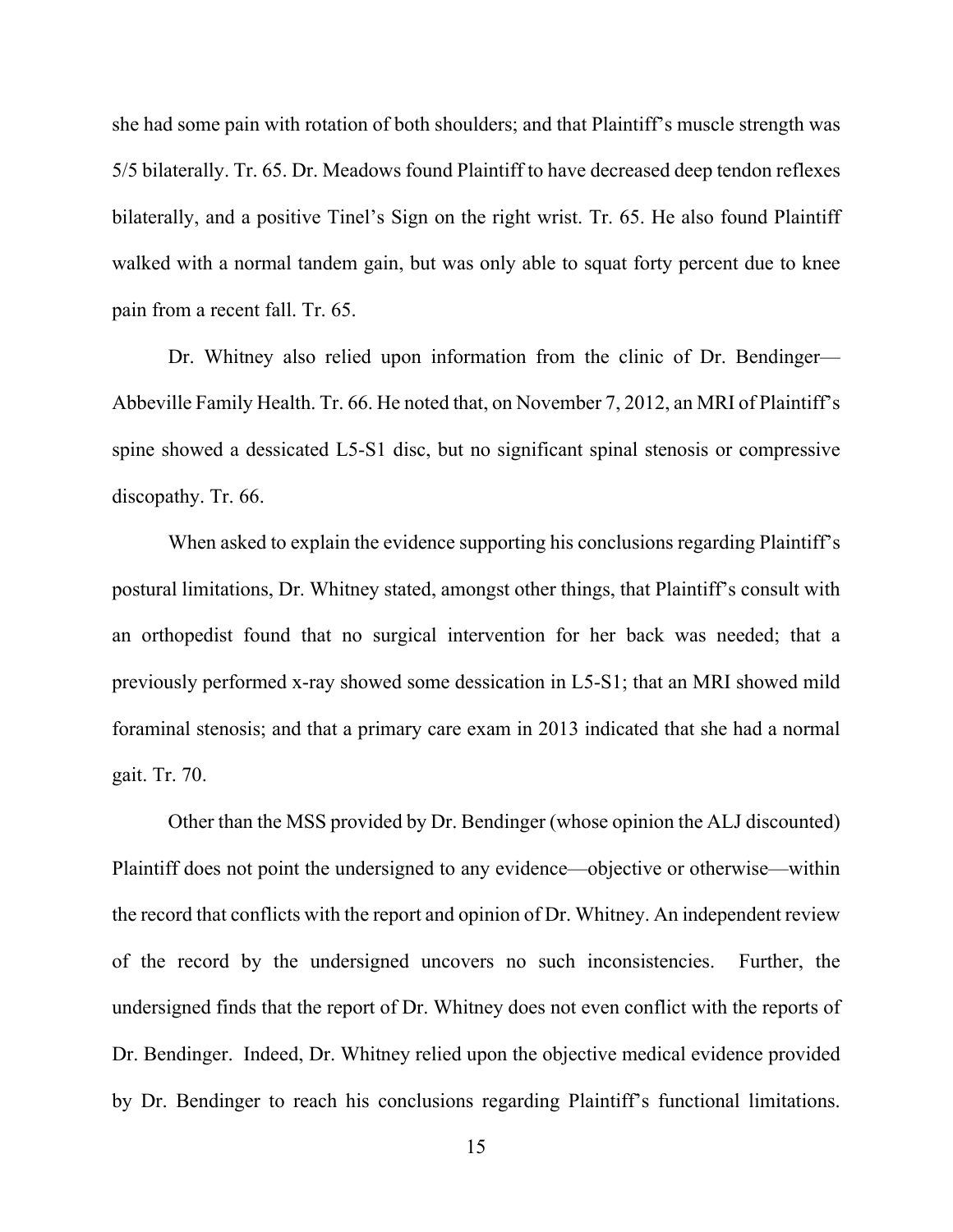Obviously, Dr. Bendinger and Dr. Whitney do disagree with how Plaintiff's conditions affect her ability to physically and mentally engage in society. However, such is the nature of physician opinions, and it is the job of the ALJ to determine which opinion, if any, is properly supported by the medical evidence of record and whether that opinion will be applied in determining a claimant's RFC. Thus, because Dr. Whitney's opinion does not conflict with the objective medical evidence of record, the undersigned finds that the ALJ did not err in affording the opinion of Dr. Whitney significant weight.

Although Plaintiff does not point to any objective medical evidence that undermines Dr. Whitney's assessment, she does argue that the ALJ's reliance upon Dr. Whitney's opinion is erroneous because of the ALJ's reasoning in affording the opinion significant weight. Particularly, Plaintiff points to the ALJ's statement that "[e]vidence submitted after Dr. Whitney's review of the medical record further supports his opinions." Tr. 20. Plaintiff cries foul, pointing to Dr. Bendinger's MSS, provided more than a year after Dr. Whitney's opinion, which she claims is "clearly inconsistent [and] contrary to the ALJ's statement that the evidence submitted after Dr. Whitney's review of the medical record further supports his opinions." Doc. 9 at 7.

Absent Dr. Bendinger's MSS, a review of the medical evidence submitted after the report of Dr. Whitney on October 25, 2013, includes Plaintiff's visit to an ear, nose, and throat physician, Dr. Paul C. Motta. Tr. 556-577. When visiting Dr. Motta on October 6, 2014, Plaintiff reported no joint pain, joint swelling, or muscle pain. Tr. 558. She also denied vertigo and lightheadedness. Tr. 558. Dr. Motta noted that she appeared "well nourished, well-developed, alert, oriented, [and] in no acute distress." Tr. 558. Similar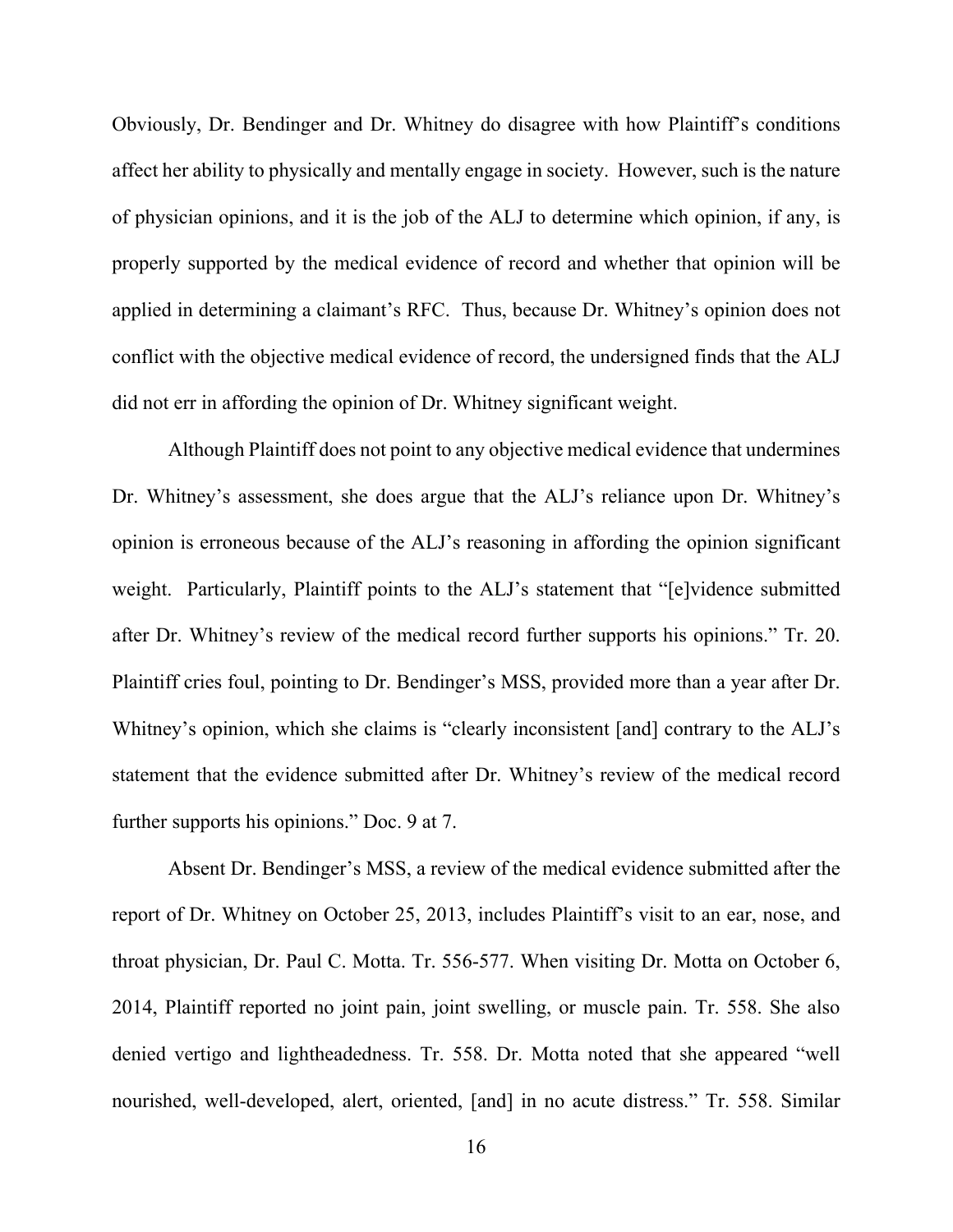treatment notes from September 25, 2014, July 31, 2014, June 19, 2014, May 15, 2014, April 10, 2014, March 13, 2014, and February 13, 2014, indicate that Plaintiff appeared in no distress, and was cooperative to examination. Tr. 562-566, 571, 573.

In addition to the evidence from Plaintiff's ear, nose and throat doctor, treatment records from Dr. Bendinger's clinic—Abbeville Family Health—were submitted. These reports date from January 2014 through December 2014, and note the following:

- On January 10, 2014, Plaintiff reported to Dr. Griffith Walters, a physician in the Abbeville Family Health Practice, complaining of fatigue, nosebleeds, coughing, and congestion. She stated her pain level was 4, and appeared in no acute distress. Her lungs were clear to auscultation. She had pain with range of motion in her low back, and was assessed to have acute sinusitis, migraine headache, acute bronchitis, and polyarticular joint pain. She was given an antibiotic and steroid injection, referred to an ENT specialist, and told to follow-up within a month, or sooner, if needed. Her prescription for oxycodone-acetaminophen was renewed for thirty tablets. Tr. 580-583.
- On January 21, 2014, Plaintiff reported to Dr. Bendinger for lower back pain. Plaintiff stated that she had recently received several shots for her back, but they were not lasting. At that time, she reported a pain level of 9. Plaintiff was assessed with lower back pain, and prescribed a fentanyl patch and minocin, and her oxycodone-acetaminophen prescriptions was renewed for thirty tablets. Tr. 584-586.
- On February 3, 2014, Plaintiff reported to Dr. Bendinger for a medication refill, stating that the fentanyl patches were "working great" for her lower back pain. She reported a pain level of three. Dr. Bendinger renewed two oxycodone-acetaminophen scripts for Plaintiff, thirty tablets each, and renewed her prescription for ten fentanyl patches. Tr. 587-589.
- On February 14, 2014, Plaintiff reported to Dr. Griffith Walters for sinus issues and headaches. She reported a pain level of six, but appeared to be in no acute distress. Dr. Walters renewed Plaintiff's prescription for thirty oxycodone-acetaminophen, Cymbalta, and was given several injections. Tr. 590-593.
- On February 28, 2014, Plaintiff reported to Mark Choquette, Jr., PA for medication refills. Plaintiff reported a six on the pain scale. Plaintiff was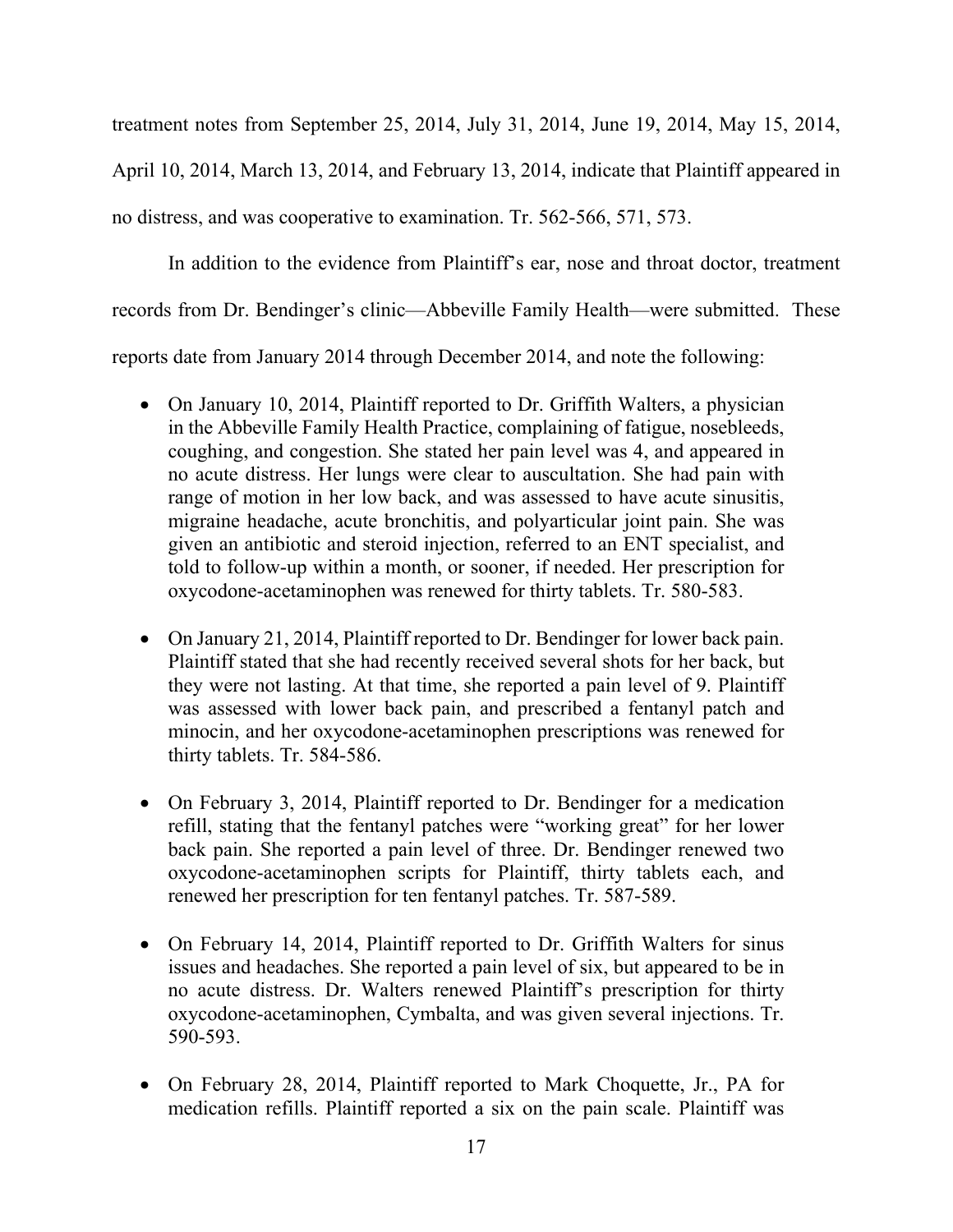provided sixty tompamax, which she stated had been helping control her headaches. She also received an additional oxycodone-acetaminophen prescription for thirty tablets. Tr. 594-596.

- On March 11, 2014, Plaintiff reported to Dr. Bendinger, stating that she was under a lot of stress and was experiencing panic attacks. Dr. Bendinger renewed Plaintiff's fentanyl patch and her oxycodone-acetaminophen for thirty tablets, and prescribed klonopin for anxiety. Tr. 597-599.
- On March 17, 2014, Plaintiff reported to Dr. Bendinger for medication refills. She stated that she had sinus drainage, but that her chronic back pain was "doing ok." She reported her pain level as two. Amongst other medications prescribed for her sinus issues, Dr. Bendinger renewed her oxycodoneacetaminophen prescription for thirty tablets. Tr. 600-602.
- On March 25, 2014, Plaintiff reported to Mr. Choquette for medication refills. She reported her pain to be level six. Plaintiff's fentanyl patch was renewed, along with her topamax and thirty tablets of oxycodoneacetaminophen. Tr. 604-605.
- On April 11, 2014, Plaintiff reported to Dr. Walters for hip and elbow pain. She reported her pain level as a ten. Plaintiff was given several injections, and a script for thirty oxycodone-acetaminophen was renewed. Tr. 607-609.
- On April 24, 2014, Plaintiff returned to Dr. Bendinger for a medication refill. She reported her pain level as a four, and noted that the latest weather change required her to take more of her oxycodone-acetaminophen. Treatment notes indicate that Plaintiff was informed that she was too early for a refill on her pain medication. Dr. Bendinger renewed her fentanyl patch and prescribed sixty oxycodone-acetaminophen. Tr. 613-615.
- On May 22, 2014, Plaintiff reported to Dr. Bendinger for medication refills. Plaintiff was prescribed more fentanyl patches and sixty oxycodoneacetaminophen. Tr. 616-617.
- On June 19, 2014, Plaintiff returned to Dr. Bendinger for medication refills. Dr. Bendinger noted that Plaintiff's chronic back pain and lumbar pain were "controlled with current medications." Plaintiff reported her pain level as a six. Dr. Bendinger renewed her fentanyl patch and renewed a prescription for sixty oxycodone-acetaminophen. Tr. 619-621.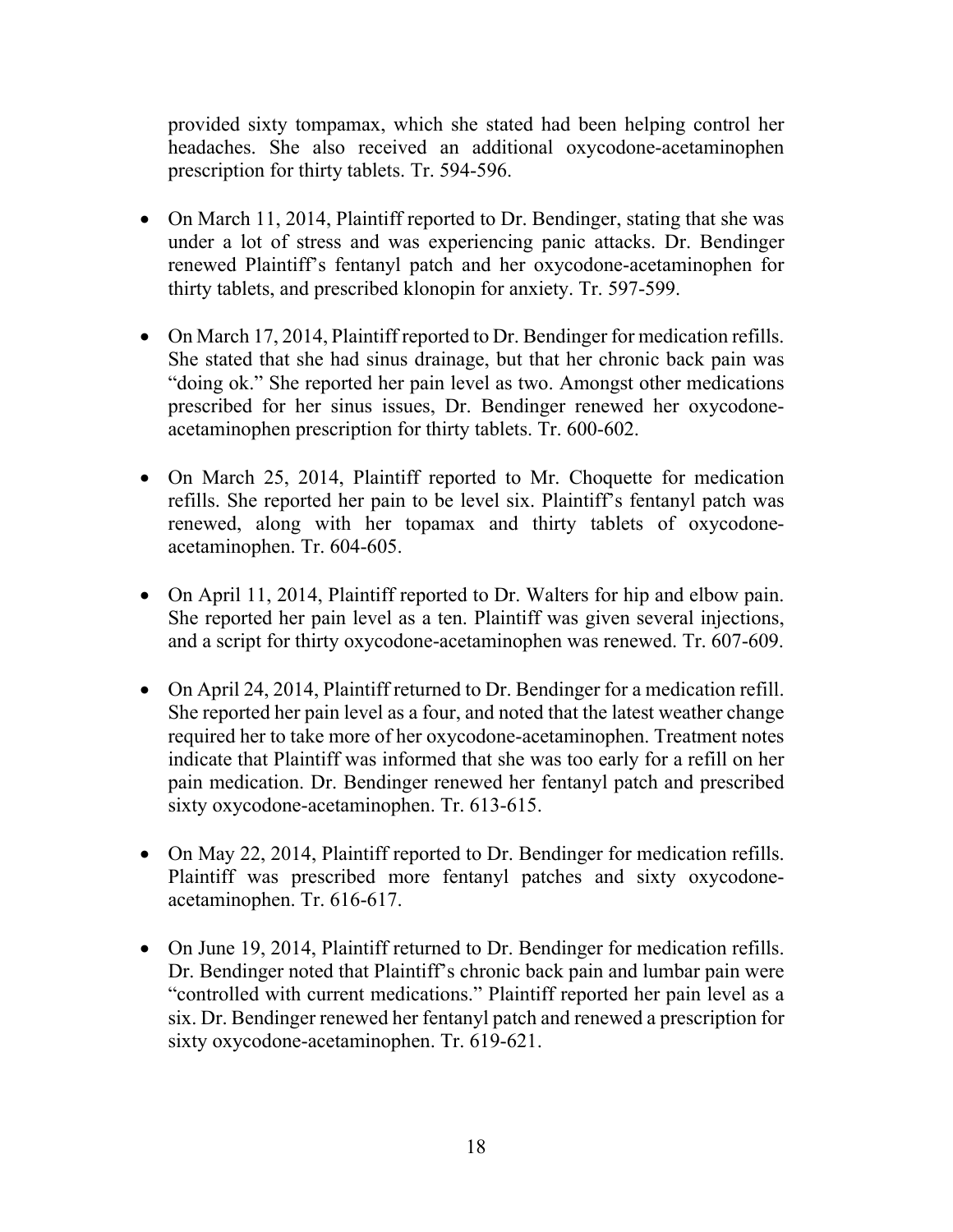- On July 10, 2014, Plaintiff returned to Dr. Bendinger, reporting bilateral knee pain and lumbar pain, and requested medication refills. She reported her pain to be a six. Dr. Bendinger referred Plaintiff to an orthopedic surgeon. He also renewed her oxycodone-acetaminophen prescription for sixty pills, along with her fentanyl patch. It appears that Dr. Rose Redmond, presumably a doctor in the Abbeville Family Practice, also renewed Plaintiff's oxycodoneacetaminophen prescription for sixty tablets and her fentanyl patch during that visit. Tr. 622-624.
- On July 31, 2014, Plaintiff reported to Dr. Bendinger for medication refills. Plaintiff reported her pain level as a five. Dr. Bendinger renewed Plaintiff's oxycodone-acetaminophen prescription for sixty pills. Tr. 626-628.
- On August 26, 2014, Plaintiff reported to Dr. Bendinger complaining of neck pain, weakness, body shakes, discoloration in toes, swelling, and medication refills. She rated her pain as a five. Dr. Bendinger renewed Plaintiff's fentanyl patch and her oxycodone-acetaminophen for sixty pills, and a consultation with a neurologist was ordered. Tr. 629-631.
- On September 10, 2014, Plaintiff returned to Dr. Bendinger and reported back pain. She reported her pain level as a four. Dr. Bendinger refilled her oxycodone-acetaminophen for thirty tablets, and prescribed sixty tablets of adderall. Tr. 632-634.
- On October 1, 2014, Plaintiff returned to Dr. Bendinger. The medical notes indicate that her pain was a zero. Dr. Bendinger renewed her oxycodoneacetaminophen for sixty pills, renewed her fentanyl patch, and renewed Plaintiff's tramadol. Tr. 635-638.
- On October 30, 2014, Plaintiff returned for medication refills. Treatment notes indicate that Plaintiff's pain medications are "working OK" for her lumbar disc disease and chronic back pain, and that she has seen another physician who has not recommended surgery "for now." Dr. Bendinger renewed a prescription for sixty oxycodone-acetaminophen and Plaintiff's fentanyl patch. Tr. 639-641.
- On November 10, 2014, Plaintiff returned to Dr. Bendinger complaining of low back pain. She reported her pain to be a ten. An examination of Plaintiff's lumbar spine states that there were abnormalities of the lumbar/lumbosacral spine, palpation of the lumbosacral spine, muscle spasms, and pain elicited by motion and flexion and extension. Plaintiff was given several injections. Tr. 642-644.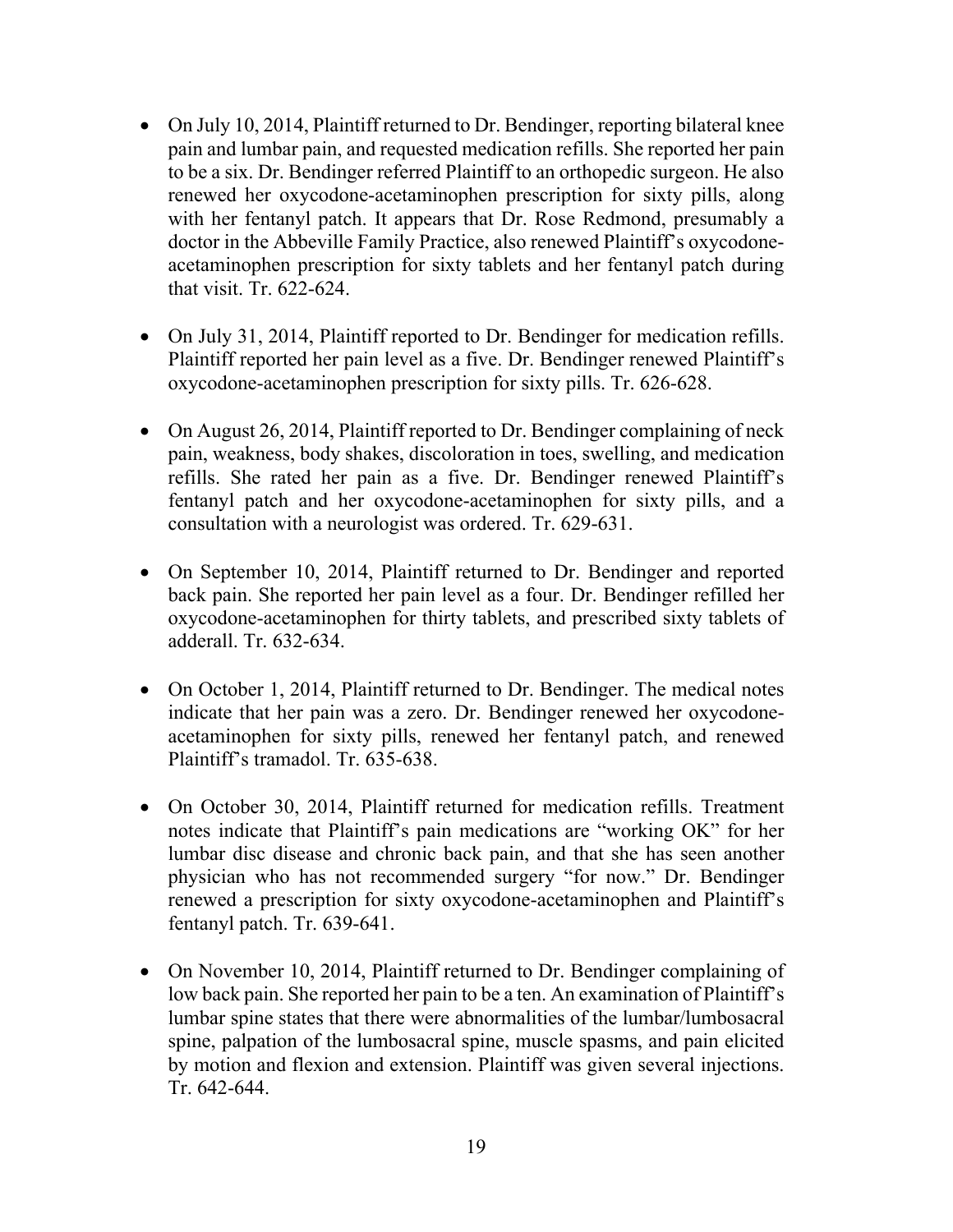- On November 19, 2014, Plaintiff returned to Dr. Bendinger complaining of lower back pain and needing medication refills. Dr. Bendinger's treatment notes indicate Plaintiff is "doing OK on current medications." Plaintiff reported a ten on the pain scale. She was given injections, had a prescription for sixty oxycodone-acetaminophen tablets renewed, and a prescription for a fentanyl patch renewed. Tr. 645-647.
- On December 10, 2014, Plaintiff reported to Dr. Bendinger for medication refills and a cough. She reported her pain as a five. Dr. Bendinger noted that Plaintiff had lumbar pain and tenderness, and that she needed a back brace. Dr. Bendinger renewed Plaintiff's oxycodone-acetaminophen prescription for sixty tablets, and her prescription for fentanyl patches. Tr. 648-650.

In addition to the visits with Dr. Bendinger and the physicians in his practice, a

medical report from Dr. Maddox to Dr. Bendinger, dated October 29, 2014, appears in

Plaintiff's medical evidence. That report provides the following:

Plaintiff has done extremely well with her exercise program. . . . She benefits from the DDS back brace. She has continued to lose weight and has improved. The injections . . . helped a lot. She is neurologically intact. She heel and toe stood well, raised from a partial squat. Negative SLR. No focal or trigger point tenderness. I thought she had functional ROM without objective spasm.

She is on an excellent course. I don't have anything else to suggest now except to encourage her to continue her program. Hopefully over time she will get to what she considers to be her ideal weight and conditioning which I think is the best investment she can make in her back. . . .

We did review her MRI. She has degenerative disc disease at L4-5 with a moderate disc protrusion, more advanced degenerative disc at L5-S1 with a less prominent protrusion. She has no area of severe spinal stenosis, some left sided discogenic crowding paracentrally at L4-5 and some bilateral foraminal crowding at L5-S1 again a little worse on the left.

Tr. 664.

It is unclear whether the ALJ relied upon any of the above medical evidence to

support her conclusion that Dr. Whitney's opinion of Plaintiff's functional ability was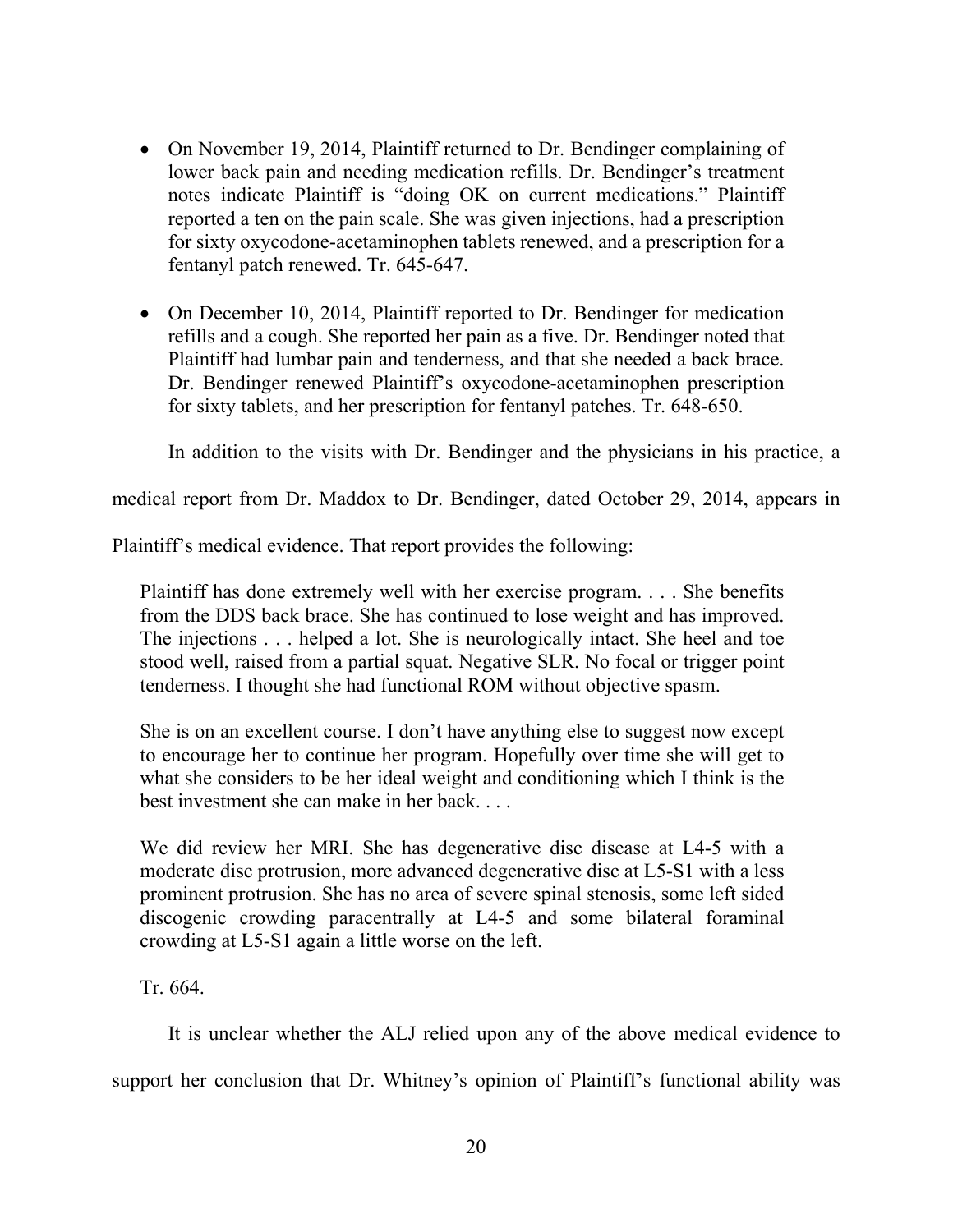bolstered by subsequent medical opinions. However, it does not appear that the ALJ's reliance upon any of the above medical evidence would have been misplaced, or that the evidence contradicts the conclusions of Dr. Whitney, either subjectively or objectively. Plaintiff has not argued that her symptoms have worsened since the time of Dr. Whitney's report, and it appears that her back pain has been well-controlled—according to Dr. Bendinger's own notes subsequent to Dr. Whitney's opinion—with the medications he prescribed. Further, Dr. Maddox's letter summarizes the objective medical findings for Plaintiff's back in 2014, which he described as moderate and non-severe. In conjunction with these objective findings, Dr. Maddox opined that Plaintiff "has improved" through exercise and weight loss and is "on an excellent course." Thus, the undersigned finds no reason to conclude that the ALJ's reasoning for affording Dr. Whitney's opinion substantial weight—i.e., that the opinion was bolstered by subsequent evidence—was erroneous.<sup>9</sup> Plaintiff's argument is unpersuasive.

### *Summary of the ALJ's Treatment of Dr. Bendinger and Dr. Whitney*

In summary, the ALJ provided proper reasoning for discounting the opinion of Plaintiff's treating physician, Dr. Bendinger. Because she properly discounted the opinion of Dr. Bendinger, it was proper for the ALJ to afford Dr. Whitney's opinion significant weight, even though Dr. Whitney was a non-examining physician, as Dr. Whitney's opinion and report did not conflict with the objective evidence in the record. Accordingly,

-

 $9$  To be sure, Dr. Bendinger's MSS, submitted a year after Dr. Whitney's assessment, does conflict with Dr. Whitney's conclusions as to Plaintiff's functional capacities. However, as noted above, the ALJ discounted the opinion of Dr. Bendinger, and provided good cause for doing so. It makes logical sense that if the ALJ properly discounted the opinion of a treating physician, the opinion of such a treating physician is likely to conflict with the opinions of other medical sources.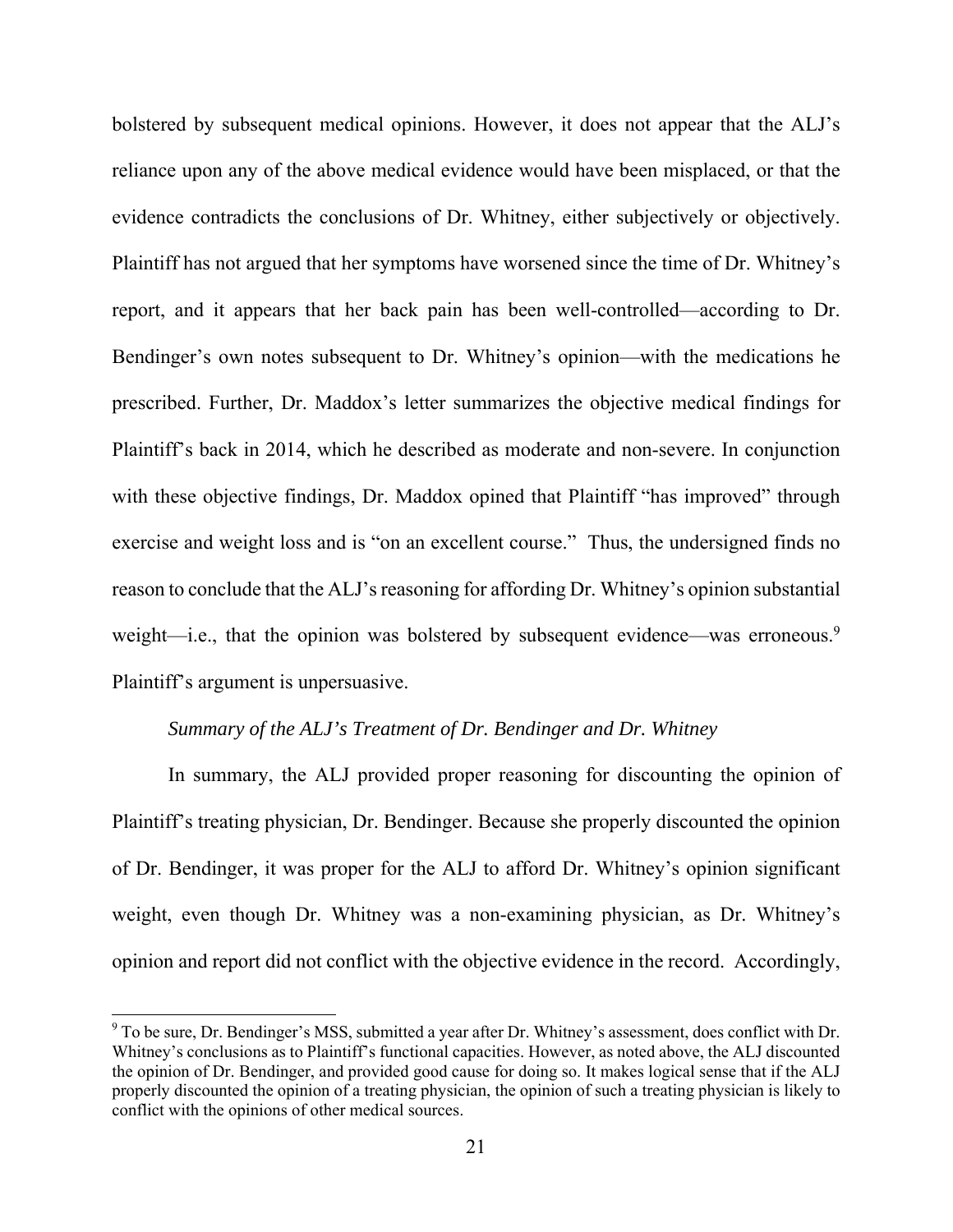the ALJ did not err when affording the opinion of Dr. Bendinger "little weight," and the opinion of Dr. Whitney "significant weight."

#### *Dr. Richard Ghostley and Dr. Arnold Mindingall*

Similarly, Plaintiff challenges the ALJ's treatment of the opinions of Dr. Richard Ghostley, a consultative psychiatrist, and Dr. Arnold Mindigall, the state-agency nonexamining physician. Other than regurgitating the paragraphs in which the ALJ assigned little and significant weights to Dr. Ghostley and Dr. Mindingall, respectively, Plaintiff does not provide the court with any argument as to how the ALJ erred. Presumably, then, Plaintiff simply argues that the ALJ should not have assigned "little weight" to the examining physician and "significant weight" to the non-examining physician. To the extent that such is Plaintiff's argument, the undersigned will examine it with the same analysis performed above regarding Dr. Bendinger and Dr. Whitney.

#### *Dr. Ghostley's Opinion*

Dr. Ghostley performed a consultative psychological examination of Plaintiff in 2013. Tr. 509-511. Dr. Ghostley noted that Plaintiff's affect was predominately normal, although there was some distress when she recounted her previous employment. Tr. 510. He concluded that Plaintiff was fully oriented and had adequate attention for conversational purposes. Tr. 510. While he found Plaintiff to have some difficulty with concentration and memory, she had unimpaired insight and judgment. Tr. 510-11. Dr. Ghostley opined that Plaintiff's ability to function independently was unimpaired, but her ability to understand, remember, and carry out simple instructions was markedly impaired at that time by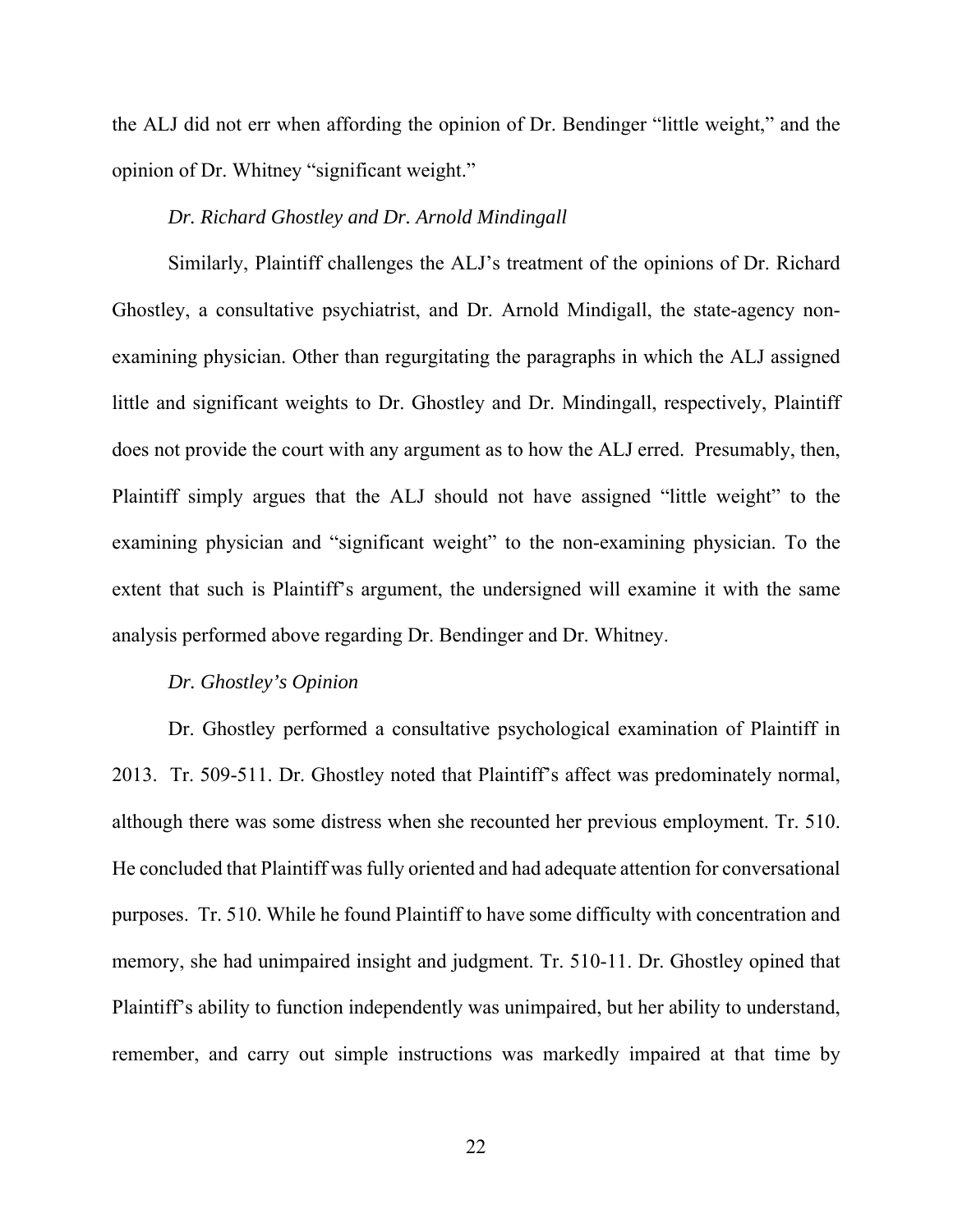depression. Tr. 511. He also opined that her ability to respond to supervisors, coworkers,

and work pressures in a work setting was also markedly impaired. Tr. 511.

In affording Dr. Ghostley's opinion little weight, the ALJ provided the following

reasoning:

The undersigned gives little weight to Dr. Ghostley's opinion regarding the claimant's difficulty in following simple instructions. Although she had difficulty with some tests during the evaluation, her activities of daily living suggest that she could handle simple, if not complex and detailed, instructions. The undersigned gives little weight to Dr. Ghostley's opinion regarding the claimant's limitation with regard to responding appropriately to supervisors, coworkers, and workplace pressures, as it is not supported by his evaluation or elsewhere in the medical evidence of record. Dr. Ghostley said she was alert and attentive, made good eye contact, exhibited normal speech, and had unimpaired judgment with regard to social functioning and family relationships[.] The residual functional capacity accommodates any limitations in concentration, persistence, and pace, by limiting the claimant to simple, routine, repetitive tasks.

## Tr. 19.

## *Dr. Mindingall's Opinion*

 In contrast, Dr. Mindingall, who performed a consultative examination of Plaintiff in September 2013, opined that Plaintiff has the mental residual functional capacity to understand, remember, and carry out simple instructions; to sustain attention to simple tasks for two hours; and to respond to at least simple and infrequent changes in work routine. Tr. 67. He further opined that Plaintiff would need help with planning and goalsetting. Tr. 67.

The ALJ afforded Dr. Mindingall's opinion significant weight, noting the following:

Significant weight is given to the opinions of the State agency psychological consultant Arnold Mindingall[.] Dr. Mindingall's opinion generally is consistent with the conservative treatment for claimant's symptoms of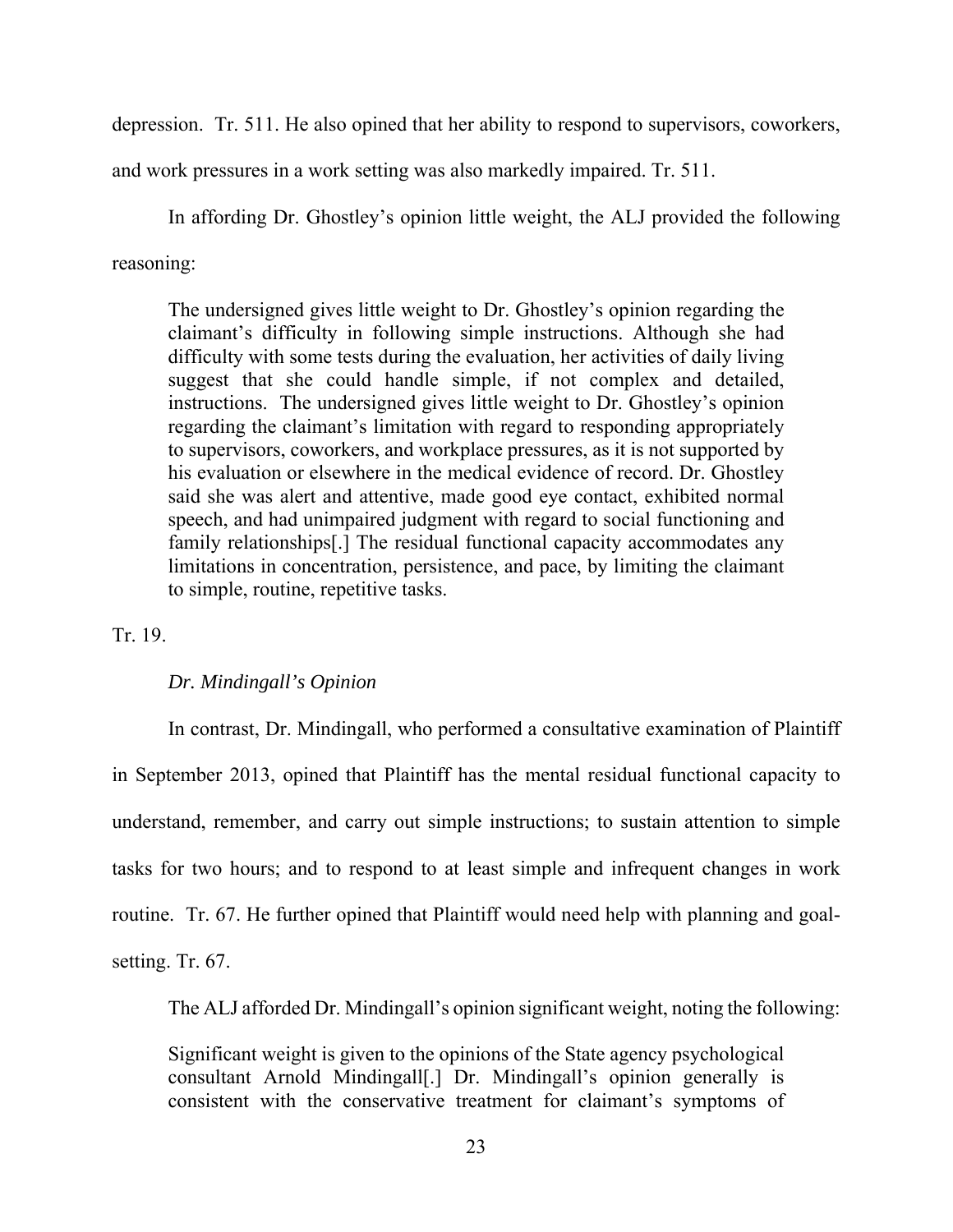depression and anxiety, and with the results of Dr. Ghostley's psychological examination, although the undersigned notes that there is no evidence to support the adaption [sic] limitations. His opinions regarding her ability to handle simple instructions and simple tasks are reflected in the restriction to simple, routine, repetitive tasks.

Tr. 21.

#### *Whether the ALJ Properly Considered the Opinion of Dr. Ghostley*

First, the ALJ notes that Dr. Ghostley is not Plaintiff's treating physician, but is instead a consultative examining physician. Thus, the ALJ was not required to provide good cause for discounting the opinion, as she would be required to do for a treating physician. Nonetheless, the ALJ provided specific reasoning as to why she afforded Dr. Ghostley's opinion little weight. Indeed, the ALJ reasoned that Plaintiff's daily living activities, the general lack of evidence supporting Dr. Ghostley's conclusions, and the seemingly conflicting treatment notes of Dr. Ghostley rendered the opinion of little value. Tr. 19. Considering Plaintiff's lack of specific argument as to why the ALJ's reasoning for affording the opinion little weight was in error, the undersigned will not second guess the ALJ's treatment of the opinion as the ALJ has articulated specific justification for the assignment of little weight.

# *Whether the ALJ Properly Afforded the Opinion of Dr. Mindingall Significant Weight*

Here, in reasoning that Dr. Mindingall's opinion should be afforded significant weight, the ALJ specifically stated that Dr. Mindingall's opinion was consistent with the conservative treatment provided by Plaintiff's treating physicians, and with Dr. Ghostley's own examination of Plaintiff. Plaintiff has not challenged any error in these statements, or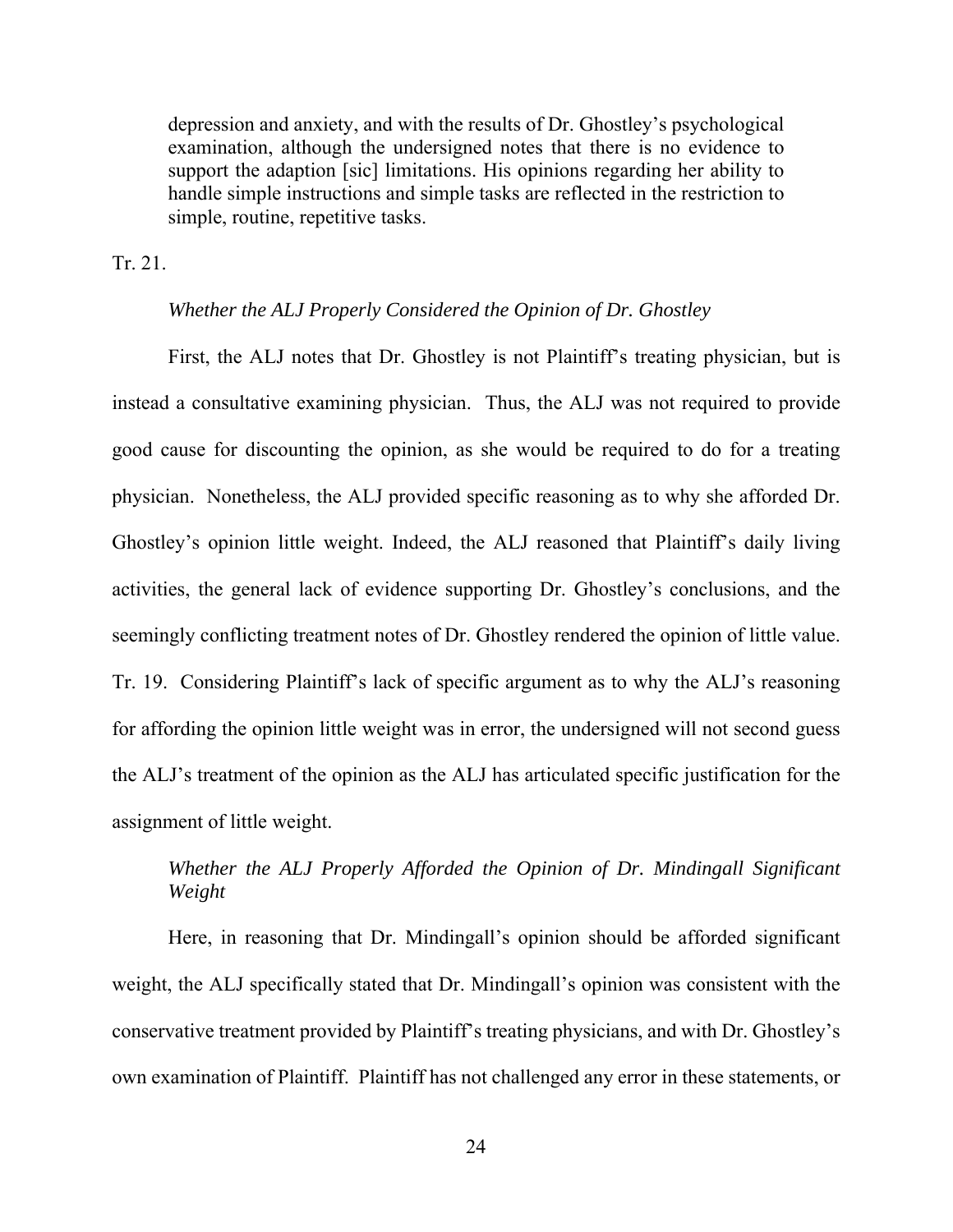pointed the undersigned to evidence in the record to the contrary. An independent review of the medical evidence by the undersigned does not indicate that Dr. Mindingall's report conflicts with the objective medical evidence in the record, or the records of Plaintiff's treating physicians. Accordingly, the undersigned concludes that ALJ properly afforded the opinion of Dr. Mindingall significant weight.

#### *Whether the ALJ was Required to Further Develop the Record*

 Finally, before turning to Plaintiff's second argument, the undersigned will address Plaintiff's assertion that the ALJ was required, after rejecting the opinions of Plaintiff's examining physicians, to further develop the record instead of relying upon the opinions of the non-examining physicians. Doc. 9 at 8-9. Plaintiff's assertion is incorrect. The need to recontact a treating doctor arises when the basis for the treating physician's opinion is "not clear." Where an ALJ finds not that the basis of the opinion is "unclear," but instead that the opinion is not supported by the record, there is "no need for the ALJ to recontact [the treating physician]." *Coleman v. Colvin,* Civ. Act. No. CV-12-S-2732-E, 2013 WL 3150465, at \*3 (N.D. Ala. June 18, 2013).

 Here, the opinions of Dr. Bendinger and Dr. Ghostley were not bolstered by the objective medical evidence of record, and the ALJ specifically stated that conclusion. She did not find that the opinions of the examining physicians were "unclear." Accordingly, the ALJ did not err in failing to recontact either physician to further develop the record.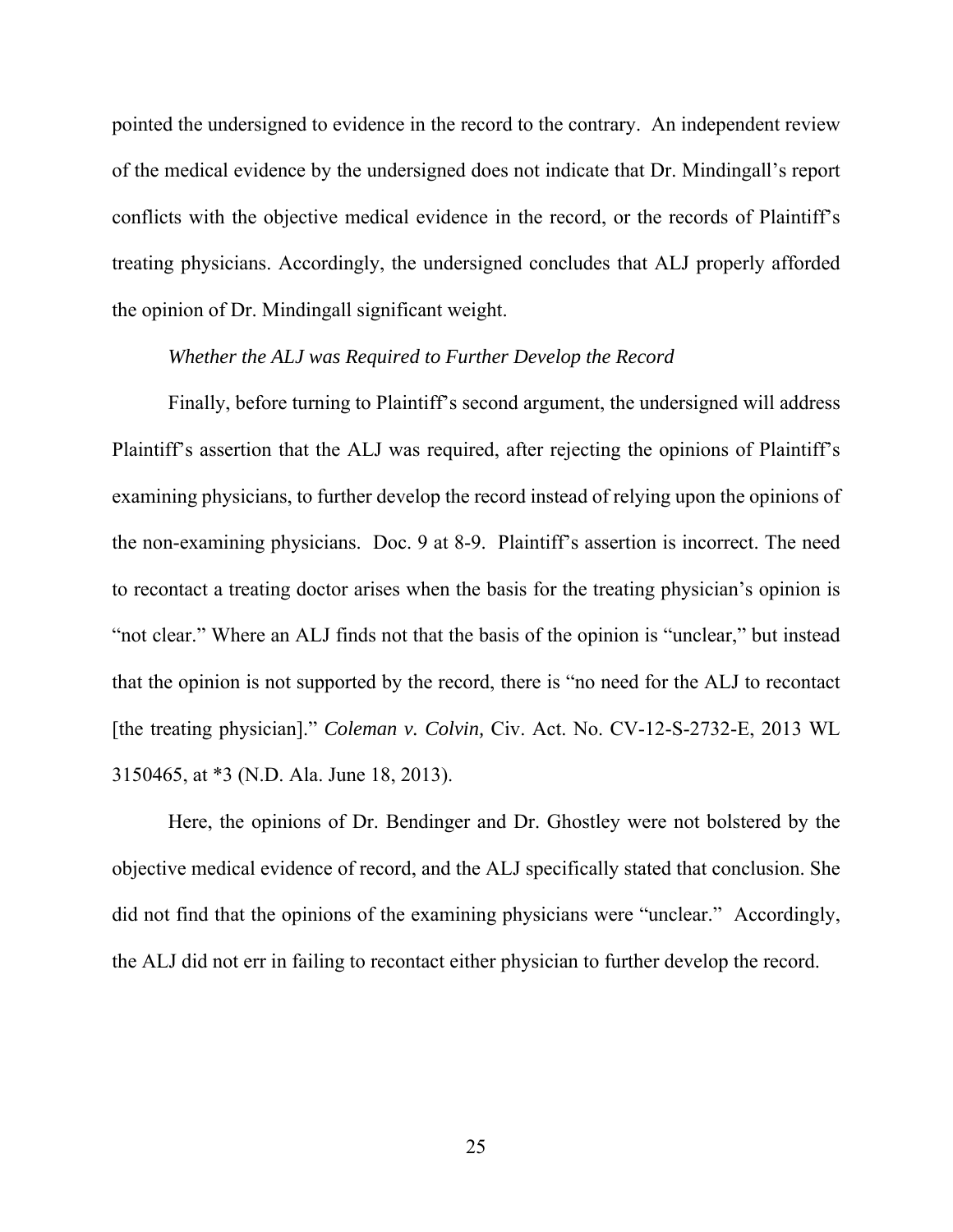# **B. Whether substantial evidence supports the ALJ's assessment of Plaintiff's RFC.**

 Plaintiff argues the ALJ erred in stating her RFC because the ALJ "failed to take into account [Plaintiff's] chronic fatigue and side effects of her medication." Doc. 9 at 9. Specifically, Plaintiff points to her testimony at the hearing before the ALJ, where she noted that her medicines make her "real, real foggy" and cause her stomach to be "messed up most of the time." *Id*. She further points to the MSS provided by Dr. Bendinger which states that Plaintiff would need to rest for an hour beyond normal work breaks, and that she would likely miss more than four days a month due to her back pain. *Id*. at 10. Because the ALJ failed to take these limitations into consideration, Plaintiff argues, the ALJ erred.

In determining whether a claimant's impairments limit her ability to work, the ALJ considers the claimant's subjective symptoms, which includes the effectiveness and side effects of any medications taken for those symptoms. 20 C.F.R.  $\S$ § 404.1529(c)(3)(iv), 416.929(c)(3)(iv). Under certain circumstances, an ALJ's duty to develop a full record can include investigating the side effects of medications. *Compare Cowart v. Schweiker,* 662 F.2d 731, 737 (11th Cir. 1981) (concluding that ALJ failed to fully develop the record where *pro se* claimant testified that she took eight different prescription medications and was "kind of zonked most of the time" and the ALJ failed to either elicit testimony or make findings regarding the effect of medications on her ability to work), *with Cherry v. Heckler,* 760 F.2d 1186, 1191 n. 7 (11th Cir. 1985) (concluding the Secretary, upon reopening, did not have a duty to further investigate side effects of the counseled claimant's medications where the claimant did not allege side effects contributed to her disability and stated only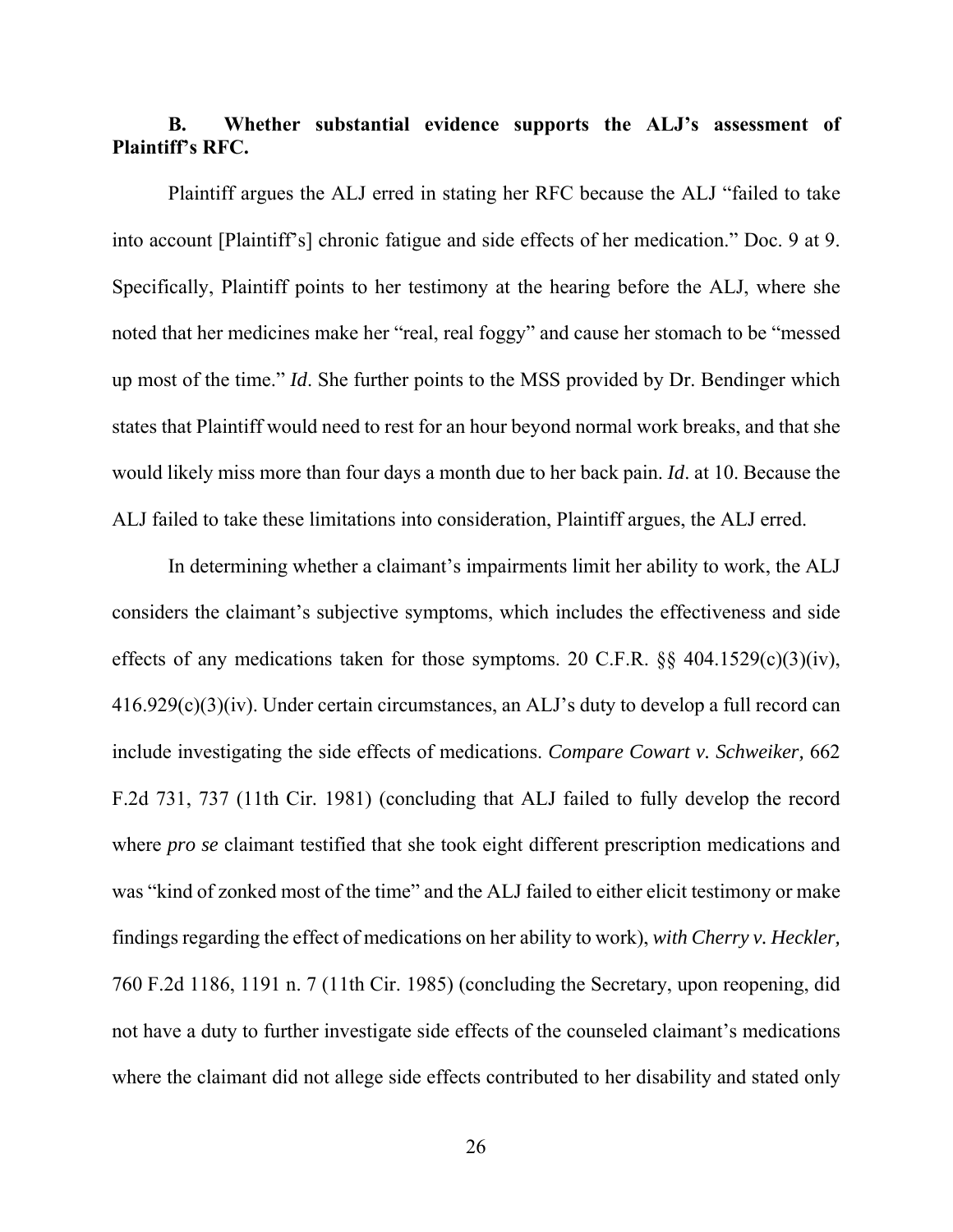that her medication made her drowsy). However, the ALJ's obligation to develop the record does not relieve the claimant of the burden of proving she is disabled. *Ellison v. Barnhart,* 355 F.3d 1272, 1276 (11th Cir. 2003). Thus, the claimant must introduce evidence supporting her claim that her symptoms (including any medication side effects) make her unable to work. *See id.*

 During the hearing before the ALJ, Plaintiff testified that her medicine "makes [her] a little forgetful." Tr. 42. She further stated that it "gets [her] off balance and [ ] makes [her] very tired[.]" Tr. 43. Later, Plaintiff was specifically questioned by her attorney regarding the side effects of her medication. Tr. 49-50. Plaintiff responded that the "medicines make [her] real, real foggy. It's like sometimes I can't put sentences together . . . . It's like I'm missing pieces of the words or something." Tr. 50. She further stated that the medicines she takes cause her stomach to be upset, and can cause headaches. Tr. 50. It does not appear that Plaintiff introduced evidence that the side effects of her medication made her unable to work, either through testimony at the hearing, or otherwise.

In making Plaintiff's RFC determination, the ALJ acknowledged that Plaintiff "took numerous medications, which caused grogginess, an inability to focus, and nausea." Tr. 17. He also noted that "[a]lthough she takes many medications, there is no indication from the record that her medications preclude work. In fact, she reported to her doctors that the medications helped and she was doing better on them[.]" Tr. 20. Based upon these observations, the ALJ concluded that Plaintiff's statements concerning the intensity, persistence, and limiting effects of her symptoms were not credible to the extent they were inconsistent with the RFC. Tr. 18. According to the Eleventh Circuit, a reference to a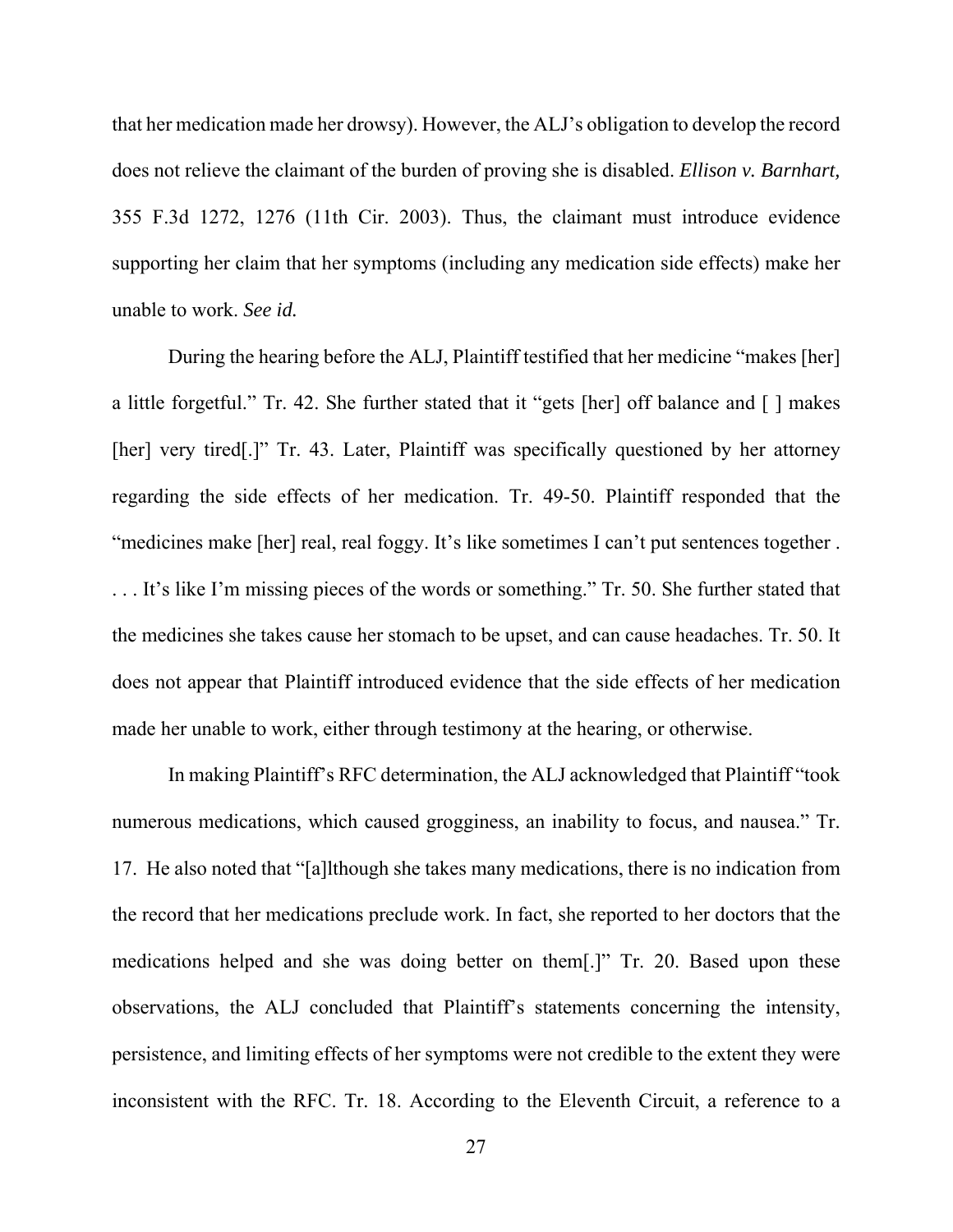claimant's side effects and medications, accompanied by a finding that the evidence was considered and that the limitations were not credible to the extent they were inconsistent with the RFC, is sufficient to show that the ALJ considered a claimant's medications in determining her RFC. *Lipscomb v. Comm'r of Soc. Sec*., 199 F. App'x 903, 906 (11th Cir. 2006) (noting that it is unnecessary for the ALJ to discuss specifically refer to every piece of evidence in his decision).

Further, apart from her own statements at the hearing, the undersigned finds little evidence in the record that Plaintiff complained to her physicians concerning medication side effects, and Plaintiff does not point the court to any such evidence.<sup>10</sup> Thus, the undersigned concludes that the ALJ considered Plaintiff's medications and their side effects when making her RFC determination, and properly discounted Plaintiff's accounts of the effects of those medications on her ability to work.<sup>11</sup> And, because the ALJ properly discounted the opinion of Dr. Bendinger, she was not required to include his limitations i.e., that Plaintiff would require an extra hour break during the workday and that she would miss more than four days per month due to back pain—in considering the Plaintiff's RFC. *See Wilson v. Barnhart*, 284 F.3d 1219, 1227 (11th Cir. 2002) ("In order for a vocational expert's testimony to constitute substantial evidence, the ALJ must pose a hypothetical

 $\overline{a}$ 

<sup>&</sup>lt;sup>10</sup> Although Plaintiff does not point the undersigned to any evidence, an independent review of the record uncovers a letter from Dr. Michael Labanowski, a physician at Southern Sleep Clinics, to Plaintiff's treating physician, Dr. Bendinger. Tr. 657. The letter, dated September 5, 2014, indicates that Plaintiff was "experiencing increasing daytime sleepiness" and the medication prescribed for her restless legs made that worse. Tr. 657. Thus, she discontinued the medication. Tr. 657. The letter further indicates that, in the past, she was prescribed a medication to combat her daytime sleepiness, but that the medication "does not seem to be effective any longer and she has even quit driving" due to her sleepiness. Tr. 657. Importantly, however, Plaintiff does not argue, nor does the letter indicate, that Plaintiff is unable to work due to the effects of her medication.

<sup>&</sup>lt;sup>11</sup> Plaintiff does not challenge the ALJ's credibility finding.